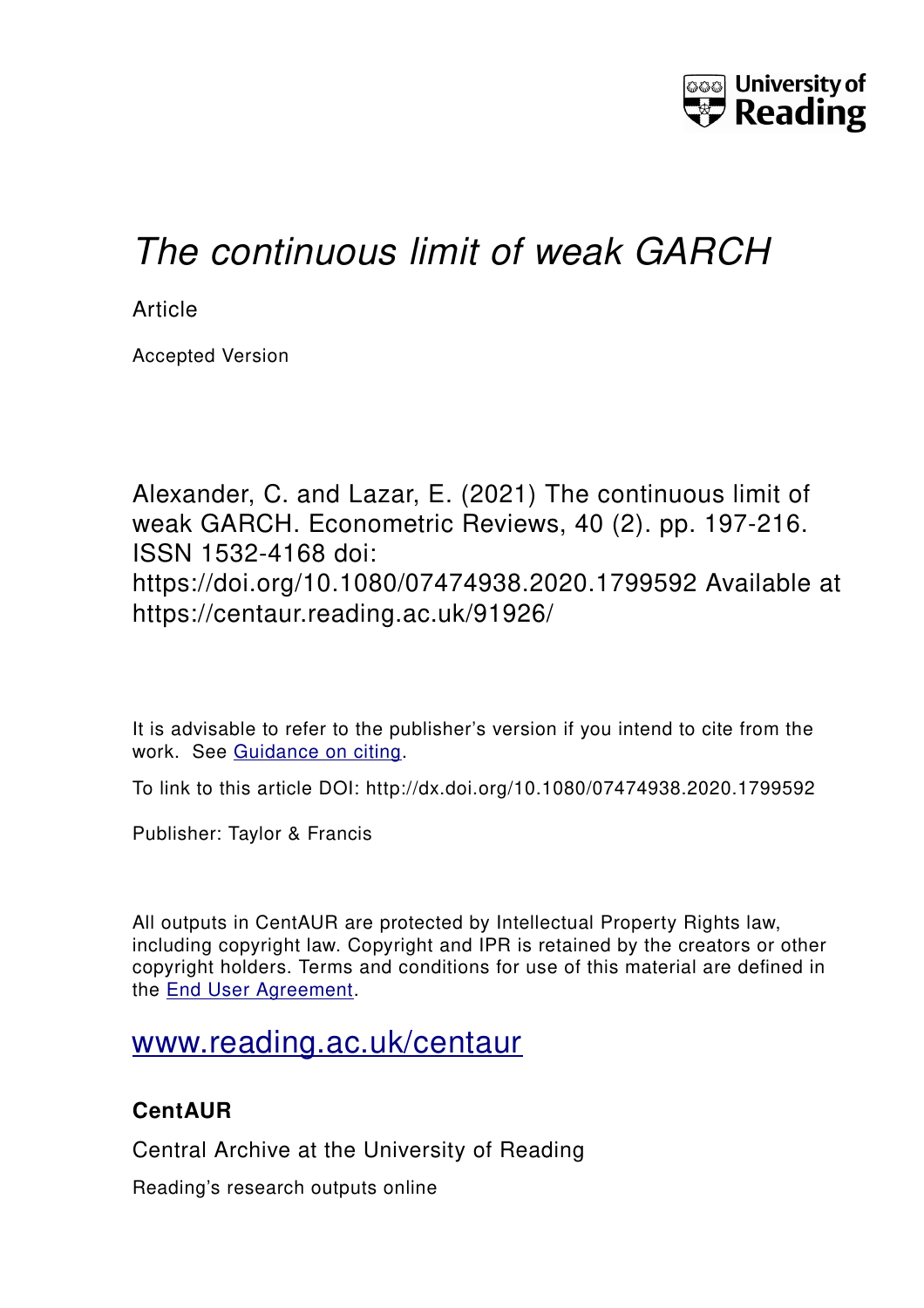# The Continuous Limit of Weak GARCH

Carol Alexander<sup>∗</sup> and Emese Lazar†

July 7, 2020

#### Abstract

GARCH models are called 'strong' or 'weak' depending on the presence of parametric distributional assumptions for the innovations. The symmetric weak  $GARCH(1, 1)$ is the only model in the GARCH class that has been proved to be closed under the temporal aggregation property (Drost and Nijman, 1993). This property is fundamental in two respects: (a) for a time-series model to be invariant to the data frequency; and (b) for a unique option-pricing model to exist as a continuous-time limit. While the symmetric weak  $GARCH(1, 1)$  is temporally aggregating precisely because it makes no parametric distributional assumptions, the lack of these also makes it harder to derive theoretical results. Rising to this challenge, we prove that its continuous-time limit is a geometric mean-reverting stochastic volatility process with diffusion coefficient governed by a time-varying kurtosis of log returns. When log returns are normal the limit coincides with Nelson's  $(1990)$  strong  $GARCH(1, 1)$ limit. But unlike strong GARCH models, the weak  $GARCH(1, 1)$  has a unique limit because it makes no assumptions about the convergence of model parameters. The convergence of each parameter is uniquely determined by the temporal aggregation property. Empirical results show that the additional time-varying kurtosis parameter enhances both term-structure and smile effects in implied volatilities, thereby affording greater flexibility for the weak GARCH limit to fit real-world data from option prices.

Keywords: Stochastic volatility, Time aggregation, Diffusion limit, Option pricing, Implied volatility, Simulations.

JEL Classification Codes C32, G13.

<sup>∗</sup>University of Sussex Business School, c.alexander@sussex.ac.uk

<sup>†</sup> ICMA Centre, Henley Business School, University of Reading, e.lazar@icmacentre.ac.uk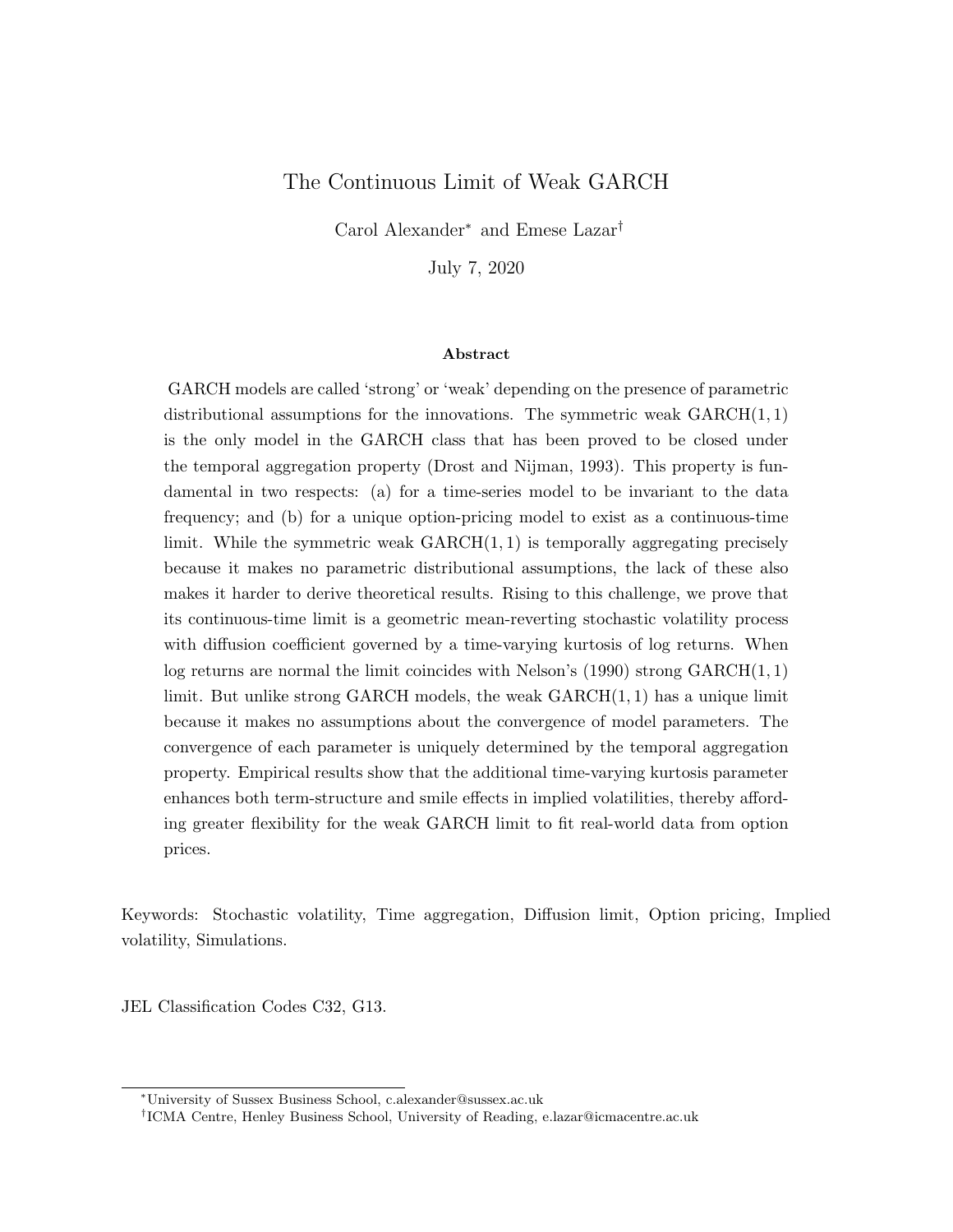#### 1 Introduction

The class of 'weak' GARCH processes is characterised by the absence of parametric conditional distributions of the errors, with the familiar autoregressive equation being defined for the best linear predictor of the residuals rather than their conditional variance. The well-known  $GARCH(1, 1)$  models introduced by Bollerslev(1986) are called 'strong' because they make specific parametric assumptions about the innovations of the process. Drost and Nijman (1993) introduce the class of weak GARCH models and prove that the symmetric weak  $GARCH(1, 1)$ process satisfies the temporal aggregation property. Thus, doubling or halving the sampling frequency doesn't change the model class, it remains a weak  $GARCH(1, 1)$  process. There are many other time-series models whose structure is likewise invariant to time partitions of the stochastic process on which it is defined, and there is a voluminous literature on this topic.<sup>1</sup> For example, all models in the autoregressive moving average class are also closed under temporal aggregation – see Tsai and Chan (2005) and many others since.

However, few models for the conditional variance of a stochastic process, rather than the process itself, possess this temporal aggregation property.<sup>2</sup> Drost and Nijman (1993) show that strong  $GARCH(1, 1)$  models do not have this property. Thus, for instance, consider the classic case of the symmetric normal  $GARCH(1, 1)$  stochastic process and suppose we simulate observations at one frequency and then re-sample from these at a different frequency. Then the conditional variance of the re-sampled process need not follow a symmetric normal  $GARCH(1, 1)$ process – indeed it need not follow any type of  $GARCH(p, q)$  process at all.

We focus on the temporal aggregation property because it is necessary for the derivation of a unique continuous-time limit. In fact, we believe it is controversial to even consider the derivation of a limit if the model class is not closed under temporal aggregation. A case in point is the classic work of Nelson (1990) which derives a limit of symmetric normal GARCH(1, 1) as a two-factor stochastic price and variance process having independent Brownian motions.<sup>3</sup> But this limit is not unique because assumptions about the convergence rate of the parameters have to be made, and different assumptions lead to different limits. For instance, Corradi (2000) chooses different assumptions and derives a strong GARCH limit which has a deterministic variance. Yet another problem arises because a discretized version of either limit need not be a strong GARCH process, because the strong GARCH class is not closed under temporal aggregation.

In this paper we show that the continuous limit of a symmetric weak  $GARCH(1, 1)$  process is a two-factor stochastic volatility model similar to Nelson's limit but the diffusion coefficient in the variance equation is related to a time-varying kurtosis of the distribution of log returns. It is

<sup>&</sup>lt;sup>1</sup> In a related strand of the literature, Alexander and Rauch (2020) classify all functions of multivariate stochastic processes having time-series estimates that are independent of data frequency, requiring only the estimates to be time aggregating and not the entire model class to be closed under temporal aggregation.

<sup>&</sup>lt;sup>2</sup> It is not known whether weak GARCH(p, q) processes could be closed under temporal aggregation for  $p, q > 1$ .

<sup>&</sup>lt;sup>3</sup> We use the term 'price' here and in the following to refer to the price of a financial asset, because the GARCH literature has developed mainly within the context of financial econometrics. Typically, the stochastic process in discrete time is for the log return, defined as the difference in log prices, and in continuous time the stochastic process models the price of the asset.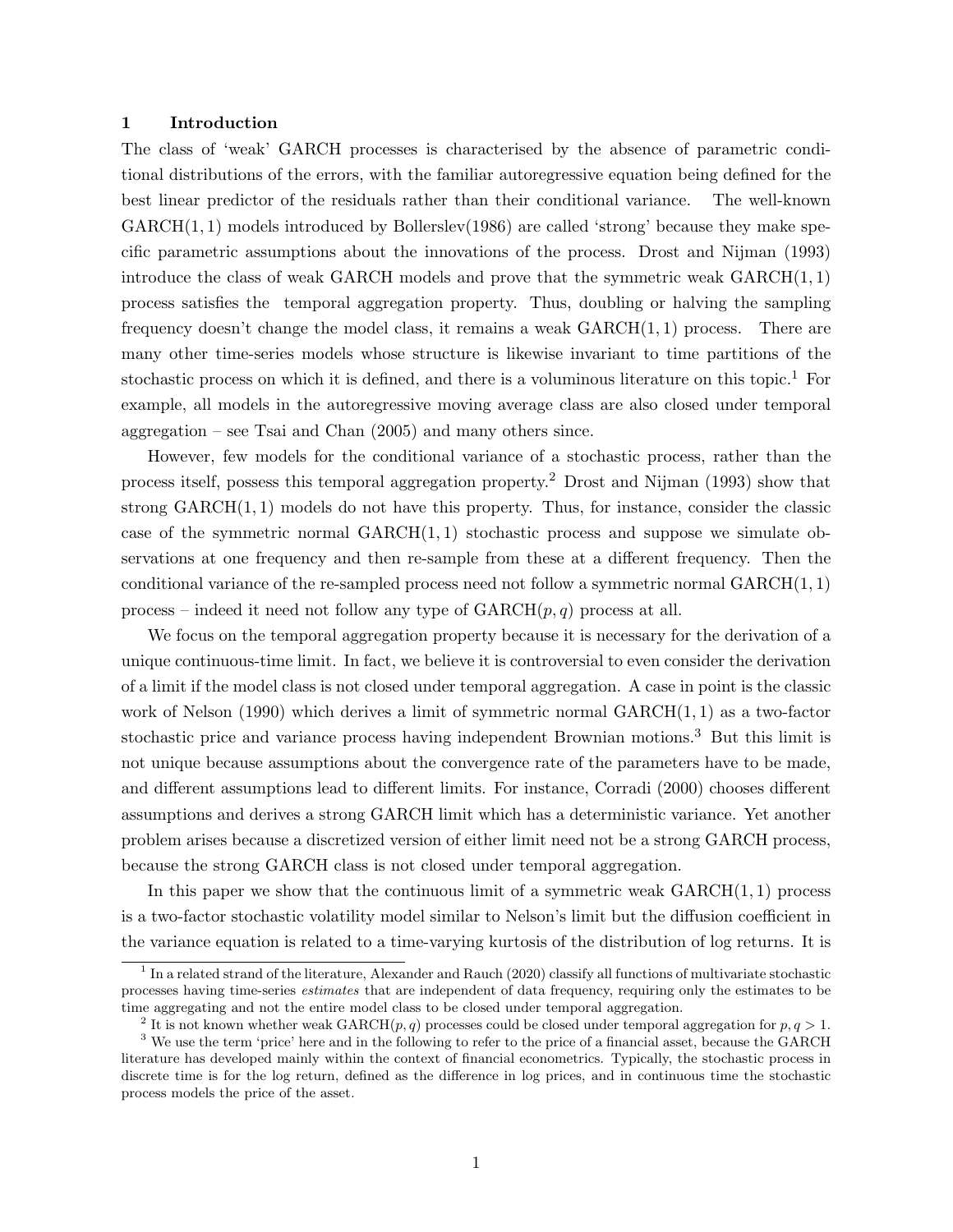much more flexible than Nelson's limit which has a constant kurtosis of 3. The additional timevarying kurtosis parameter endows the weak GARCH limit with greater flexibility to fit observed data in the implied risk-neutral measure, i.e. data on option prices or, more specifically, their implied volatilities. In the special case that log returns are normally distributed our limit reduces to Nelson's strong GARCH diffusion. However, log returns almost always have leptokurtic distributions in real-world applications and therefore it comes as no surprise to find that Nelson's limit cannot fit implied volatility smiles as well as the weak GARCH limit. We also specify a practical discretization of the limit model that is a symmetric weak GARCH(1, 1) process, and use this to simulate the prices of options on the underlying process. There is no ambiguity about parameter convergence when deriving the weak GARCH limit. It follows uniquely and directly from the definition of the weak GARCH process and this is the reason why the weak GARCH limit is unique. Therefore, knowledge of the discrete-time GARCH(1,1) parameters at only one frequency can determine the coefficients of the GARCH limit process.

The remainder of this paper is organized as follows: Section 2 reviews the literature on continuous limits of other GARCH processes; Section 3 presents the weak GARCH(1, 1) process and discusses its properties; Section 4 derives the continuous limit, shows that it is unique and has a time-varying conditional kurtosis as an explicit parameter in the variance process. Then we specify a discretization of the continuous model; Section 5 presents our empirical results. First we compare simulations from the weak GARCH diffusion with those of Nelson's strong GARCH diffusion. Then we apply the limit model to fit implied volatility smiles using data from traded option prices; Section 6 concludes.

### 2 Continuous Limits of GARCH Processes

The particular form of strong  $GARCH(1, 1)$  limit derived by Nelson (1990) may be extended to derive limits for other  $GARCH(p,q)$  processes, see Lindner (2009) for a brief overview. Also, Hafner (2017) derives a limit of a particular multivariate GARCH model. Trifi (2006) extends the paper of Nelson (1990) to non-normal distributions, and considers some augmented GARCH processes as well as the CEV-GARCH(1, 1) model of Fornari and Mele (2005). However, none of these limits may be regarded as unique because it is still necessary to make assumptions about the convergence rates of the model parameters. As stated above, it makes little sense to consider these limits of models that are not closed under temporal aggregation. Nevertheless, there are some other GARCH-type models for which limits could be sensibly stated. In particular, Meddahi and Renault (2004) introduce a new class of square-root stochastic autoregressive volatility models that is closed under temporal aggregation. Their model is a natural extension of the weak GARCH class which allows for skewness and leverage effects, i.e. both the asymmetries that are excluded from weak GARCH models. This class includes strong GARCH processes, but there is no closed sub-group for GARCH processes alone. In other words, taking a GARCH as the process for some frequency, then for any other frequency we have another model in Meddahi and Renault's class, but not necessarily a GARCH process.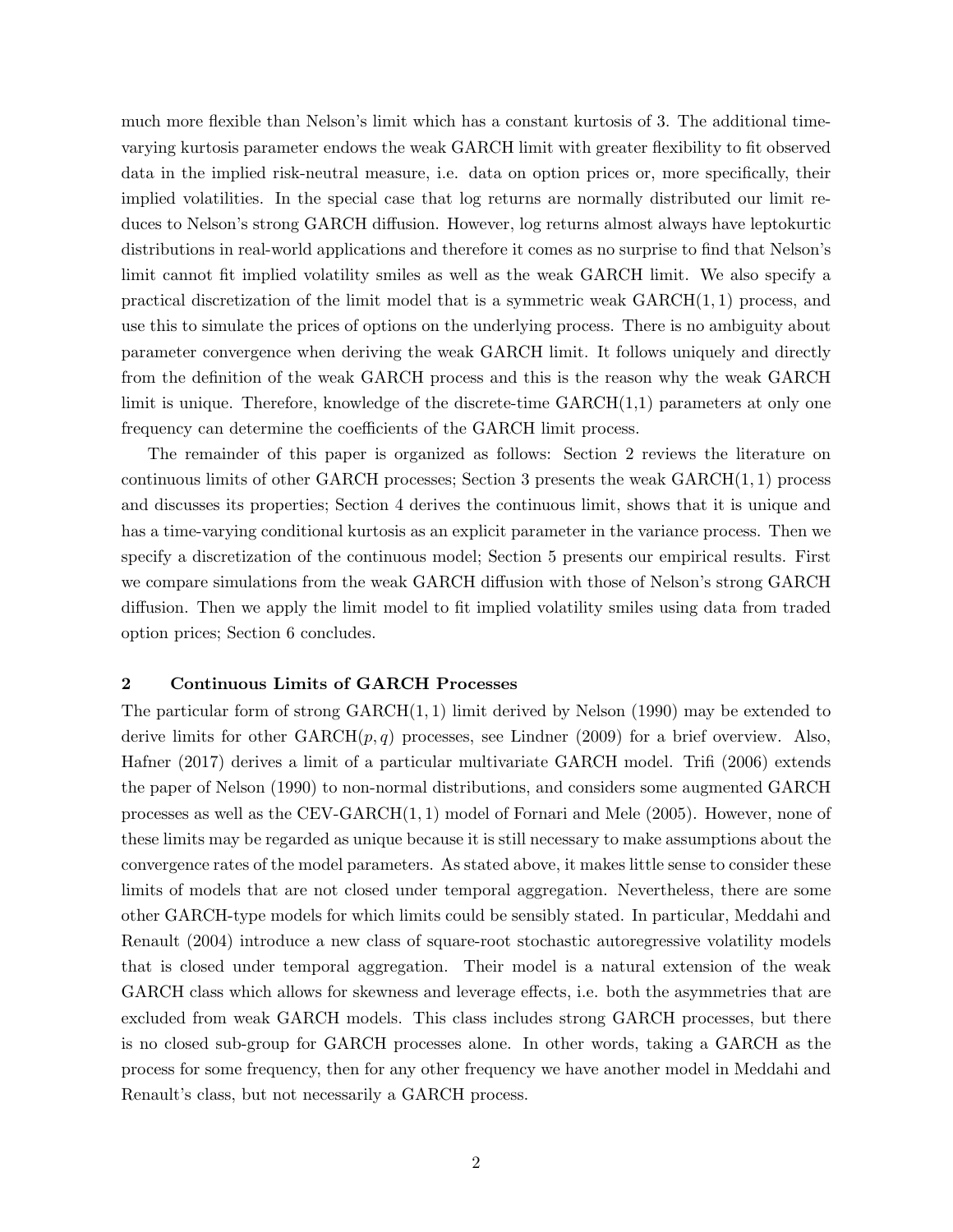Replacing the innovations in a GARCH process by jumps of Lévy processes, Kluppelberg, Lindner and Maller (2004) introduce the COGARCH continuous-time process which features similar properties to GARCH but the residuals follow a Lévy process. Here the variance is not continuous either, but has jumps. Indeed, Kallsen and Vesenmayer (2008) show that any COG-ARCH process can be represented as the limit in law of a sequence of  $GARCH(1, 1)$  processes. They also argue, yet only heuristically, that COGARCH and the GARCH(1,1) diffusion limit of Nelson (1990) are probably the only continuous-time limits of strong GARCH processes. In support of this Maller et al. (2008) confirm that COGARCH and Nelson's diffusion limit are the only functional continuous-time limits of GARCH in distribution, showing convergence in probability to COGARCH. They also claim that COGARCH can reproduce more of the stylized facts in financial time series. Buchmann and Müller  $(2012)$  show that a GARCH process converges generically to a COGARCH process, provided that the volatility processes are observed. They argue that the COGARCH process can be considered as a continuous-time equivalent of the discrete  $GARCH(1, 1)$  process, even though they are not actually deriving the limit.

Badescu, Elliott and Ortega (2014) consider minimum-variance and local risk minimizing hedging strategies for diffusion limits of a class of asymmetric, non-Gaussian GARCH option pricing models. Badescu, Elliott and Ortega (2015) obtain weak limits of its discretized version under the same parameter convergence assumptions in both the physical and risk-neutral measures. The continuous limit has a variance diffusion coefficient that depends on both the skewness and kurtosis of the distribution of log returns. Subsequently, Badescu, Cui and Ortega (2017) demonstrate the advantages of extending this class of GARCH processes using a pricing kernel with stochastic equity and variance risk preference parameters, and again they derive the corresponding diffusion limit.

Despite this prolific strand of the literature, the existence and uniqueness of a continuous limit of even the simplest, symmetric  $GARCH(1, 1)$  process remains obscure. As mentioned in the introduction, there are (at least) two possible limits for the strong GARCH (1,1) process, derived by Nelson (1993) and Corradi (2000) respectively, where each limit employs different assumptions about convergence of model parameters. The COGARCH literature reviewed above supports Nelson's diffusive variance limit. However, in favour of Corradi's limit it can be argued that discrete time GARCH has only one source of randomness whilst Nelson's limit has two sources. Furthermore, Wang (2002) uses the asymptotic non-equivalence of the likelihood functions to demonstrate that the continuous limit of normal  $GARCH(1, 1)$  cannot be a diffusion. Brown, Wang and Zhao (2002) consider stronger parameter convergence conditions and again show that there can be no diffusion term in the continuous limit of multiplicative GARCH models, as described above. Mele and Fornari (2000) consider the continuous limit of A-PARCH models where the error term follows a GED distribution, and Zheng (2005) study the limit of the HARCH type processes proposed by Muller et al. (1997). Its limit has deterministic variance because the parameter convergence conditions chosen are similar to those of Corradi (2000).

In related work, Drost and Werker (1996) introduce continuous-time symmetric GARCH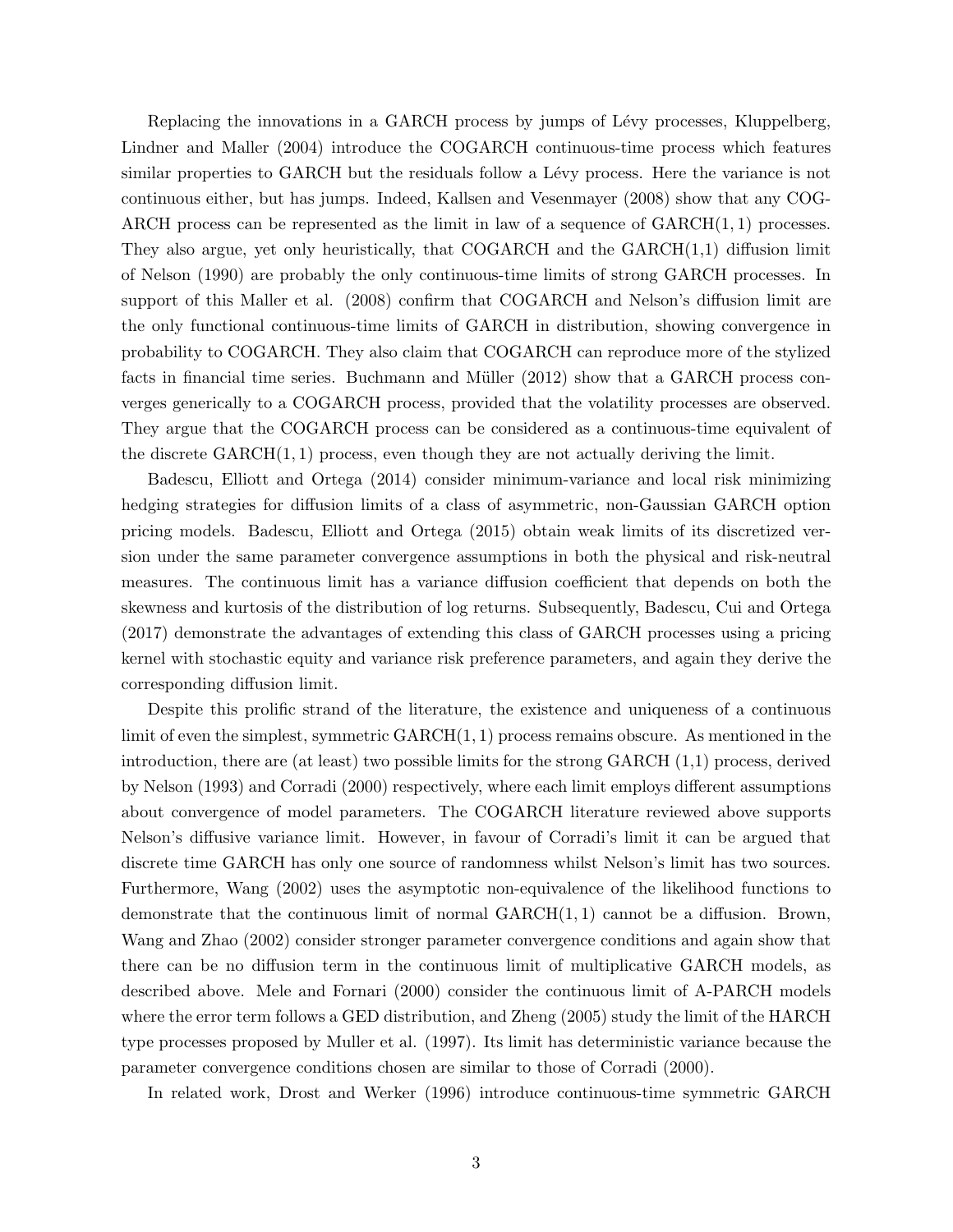diffusion and jump-diffusion processes that exhibit weak GARCH-type behaviour at all discrete frequencies. Their discretization scheme depends on the unconditional kurtosis which is assumed constant and strictly greater than 3.

#### 3 The Weak  $GARCH(1,1)$  Process

For a detailed discussion of the classes of weak, semi-strong and strong GARCH processes see Drost and Nijman (1993). In this section we only consider the weak  $GARCH(1,1)$  process, because this is the only GARCH process that is known to satisfy the temporal aggregation property. We will show that this property allows us to derive a unique continuous-time limit.

Following Engle (1982) and Bollerslev (1986) the GARCH(1,1) process for a log return  $y_t$ can be written as  $y_t = \mu + \varepsilon_t$  with  $E(\varepsilon_{t+1}|I_t) = 0$ , where  $I_t$  is the  $\sigma$ -algebra generated by the residual vector  $(\varepsilon_t)$ . The classical or strong GARCH definition states

$$
E\left(\varepsilon_{t+1}^2 \middle| I_t\right) = h_t,\tag{1}
$$

where  $h_t$  is the conditional variance. In the symmetric version of strong and weak  $\text{GARCH}(1,1)$ we assume  $h_t = \omega + \alpha \varepsilon_t^2 + \beta h_{t-1}$ . But in the weak GARCH process  $h_t$  is the best linear predictor (BLP) of the squared residuals, and not the conditional variance, replacing (1) with

$$
E\left(\varepsilon_{t+1}\varepsilon_{t-i}^r\right) = 0 \quad i \ge 0 \quad r = 0, 1, 2; \qquad E\left(\left(\varepsilon_{t+1}^2 - h_t\right)\varepsilon_{t-i}^r\right) = 0 \quad i \ge 0 \quad r = 0, 1, 2.
$$

The assumption that 0 and  $h_t$  are the BLPs for the residuals and squared residuals respectively, guarantees that the BLP of the squared residuals aggregates in time, but only for symmetric processes (Drost and Nijman, 1993). That is, time-aggregating weak GARCH models can have no leverage effect, and since there is no parametric distribution for the innovations, they have no explicitly-modelled asymmetry. By contrast with skewness, the kurtosis plays an important role, as we shall see later.

For a finite step-length  $\Delta$  (please note that we don't use  $\Delta$  as an operator, but as a simple notation for the step-length) we consider the  $\Delta$ -step process for the residuals and the GARCH process. For processes in general, time is indexed as  $s\Delta$ , for  $s = 1, 2, \ldots$ . Also, for both parameters (such as  $\Delta\omega$ ,  $\Delta\alpha$  and  $\Delta\beta$ ) and processes (such as  $\Delta h_{s\Delta}$ ) the pre-subscript signifies the time step used for their estimation and, to be able to compare variances for different step-lengths, we standardise the BLP series by dividing the squared returns by the step-length. Thus  $\Delta h_{s\Delta}$ denotes the BLP for  $\Delta^{-1}$  $\Delta \varepsilon_{s\Delta}^2$ .

Using  $\Delta \lambda = \Delta \alpha + \Delta \beta$ , for  $i \geq 0$ , and for  $r = 0, 1, 2$  the annualised weak GARCH process may be written

$$
\Delta y_{s\Delta} = \Delta \mu + \Delta \varepsilon_{s\Delta}, \qquad \Delta h_{s\Delta} = \Delta \omega + \Delta \alpha \Delta^{-1} \Delta \varepsilon_{s\Delta}^2 + \Delta \beta \Delta h_{(s-1)\Delta},
$$
  
\n
$$
E\left(\Delta \varepsilon_{(s+1)\Delta} \Delta \varepsilon_{(s-i)\Delta}^r\right) = 0, \qquad E\left(\left(\Delta^{-1} \Delta \varepsilon_{(s+1)\Delta}^2 - \Delta h_{s\Delta}\right) \Delta \varepsilon_{(s-i)\Delta}^r\right) = 0.
$$
\n(2)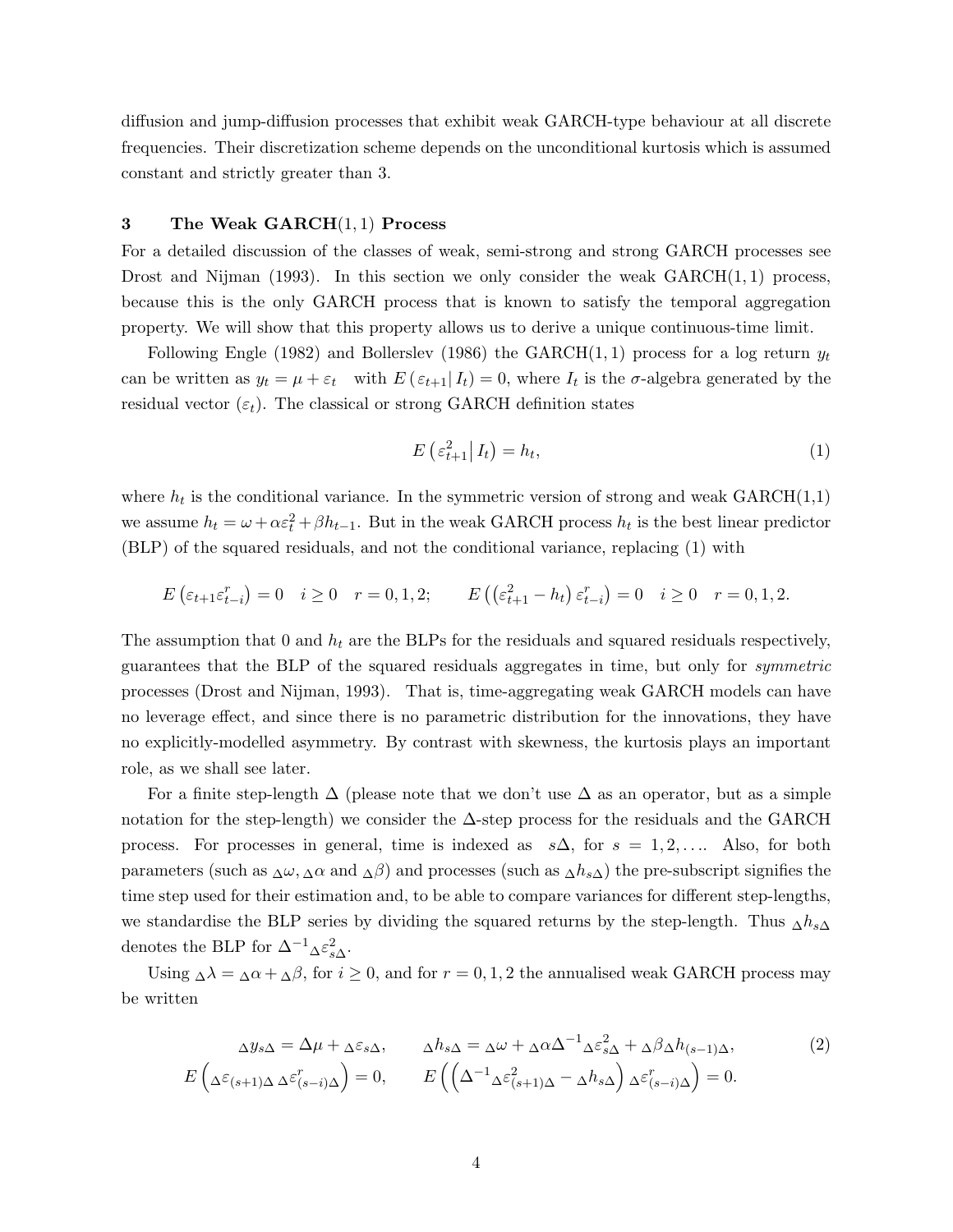Only one lag can be used here, otherwise we would obtain a higher-order GARCH process; but it has not been proved that  $GARCH(p, q)$  processes satisfy the temporal aggregation property.

The first paper that discusses the continuous limit of GARCH is Nelson (1990). Under the conditions

$$
\omega = \lim_{\Delta \downarrow 0} \left( \Delta^{-1} \Delta \omega \right); \quad \alpha = \lim_{\Delta \downarrow 0} \left( \Delta^{-1/2} \Delta \alpha \right); \quad \theta = \lim_{\Delta \downarrow 0} \left( \Delta^{-1} \left( 1 - \Delta \lambda \right) \right); \quad 0 < \omega, \alpha, \theta < \infty
$$

the limit will be a stochastic volatility model with independent Brownians, i.e.

$$
dS_t = \mu S_t dt + \sqrt{V_t} S_t dB_{1t},
$$
  
\n
$$
dV_t = (\omega - \theta V_t) dt + \sqrt{2}\alpha V_t dB_{2t}.
$$

where  $V_t$  is the continuous-time limit of  $h_t$ . On the other hand, Corradi (2000) proves that, if we assume the following convergence rates

$$
\omega = \lim_{\Delta \downarrow 0} \left( \Delta^{-1} \Delta \omega \right); \quad \alpha = \lim_{\Delta \downarrow 0} \left( \Delta^{-1} \Delta \alpha \right); \quad \theta = \lim_{\Delta \downarrow 0} \left( \Delta^{-1} \left( 1 - \Delta \lambda \right) \right); \quad 0 < \omega, \alpha, \theta < \infty
$$

then the continuous-time limit is a deterministic variance model with the same price dynamics but with

$$
dV_t = (\omega - \theta V_t) dt.
$$

The difference between the two assumptions lies with the convergence of alpha (at rate  $\sqrt{\Delta}$ versus rate  $\Delta$ ). Which assumption is correct has been the subject of considerable debate. Here we argue that the assumptions of Nelson are correct, but we promote a different continuous limit because, as argued above, it is best to use a time aggregating model, viz. weak  $GARCH(1,1)$ .

For a weak GARCH(1, 1) using two different step-lengths  $\Delta$  and  $\delta$ ,  $\delta < \Delta$ , Drost and Nijman (1993) proved the following relationship between the parameters

$$
\Delta \omega = \delta \omega \left( 1 - (\delta \lambda)^{\delta^{-1} \Delta} \right) \left( 1 - \delta \lambda \right)^{-1} \quad \text{and} \quad \Delta \alpha = (\delta \lambda)^{\delta^{-1} \Delta} - \Delta \beta.
$$

The relationship between the unconditional kurtosis coefficients, namely between the kurtosis for the  $\Delta$ -step process denoted  $\Delta \kappa$ , and the kurtosis for the  $\delta$ -step process denoted  $\delta \kappa$ , is

$$
\Delta \kappa = 3 + \Delta^{-1} \delta \left( \delta \kappa - 3 \right) + 6 \left( \delta \kappa - 1 \right) \frac{\left( \delta^{-1} \Delta \left( 1 - \delta \lambda \right) - \left( 1 - \delta \lambda^{\delta^{-1} \Delta} \right) \right) \delta \alpha \left( 1 - \delta \lambda^2 + \delta \alpha \delta \lambda \right)}{\left( \delta^{-1} \Delta \right)^2 \left( 1 - \delta \lambda^2 + \delta \alpha^2 \right)}.
$$
 (3)

Drost and Nijman (1993) derive the following

$$
\Delta \beta \left(1 + \Delta \beta^2\right)^{-1} = \left(\Delta_{,\delta} c_{\delta} \lambda^{\delta^{-1} \Delta} - 1\right) \left(\Delta_{,\delta} c \left(1 + \delta \lambda^{2\delta^{-1} \Delta}\right) - 2\right)^{-1}
$$

as the relationship between the low and high frequency parameters for  $\lambda$  and  $\beta$ , where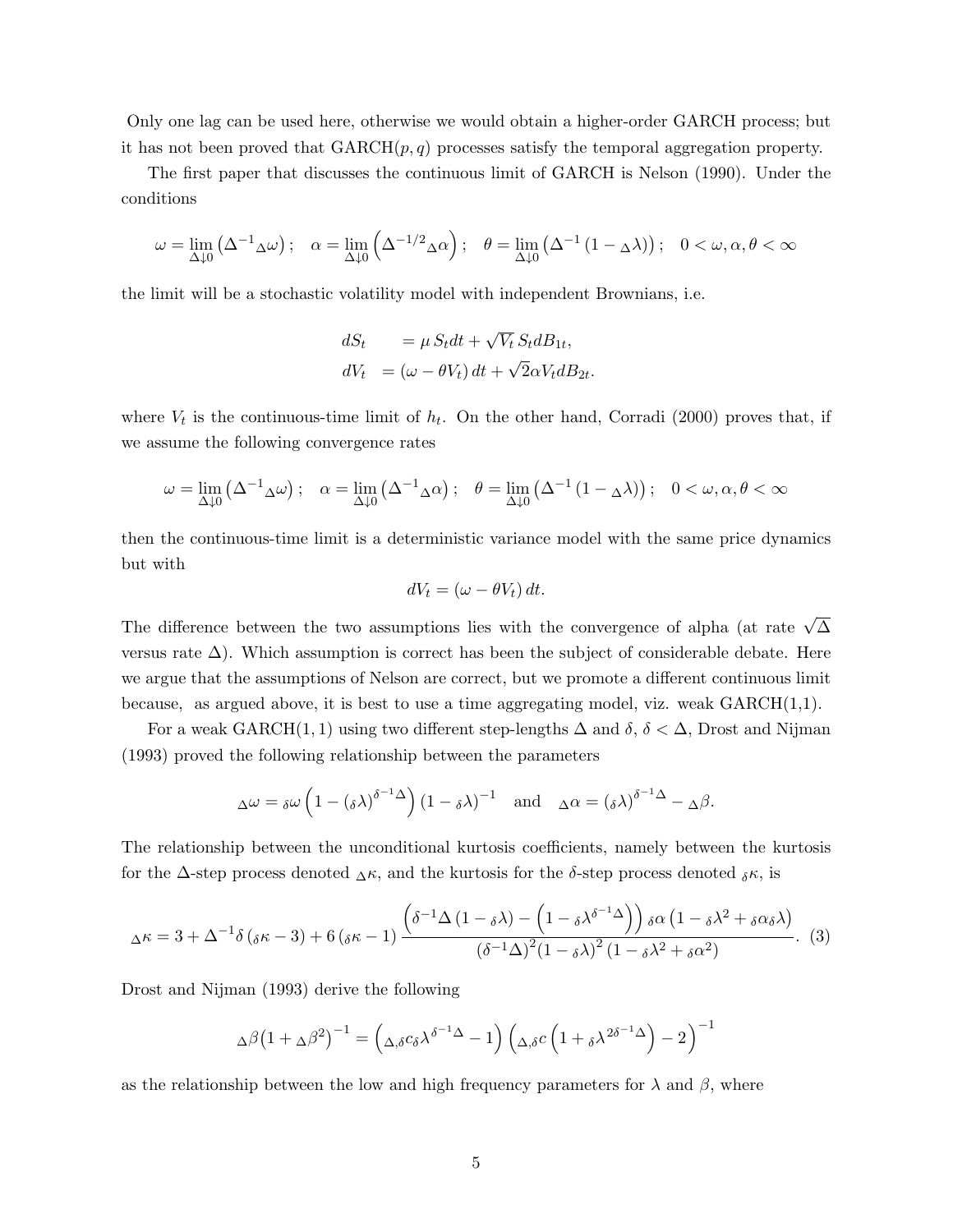$$
\Delta_{\delta}c = \begin{bmatrix} \delta^{-1}\Delta(1-\delta\beta)^2 + 2\delta^{-1}\Delta(\delta^{-1}\Delta - 1)(1-\delta\lambda)(1-\delta\lambda^2 + \delta\alpha^2)(\delta\kappa - 1)^{-1}(1+\delta\lambda)^{-1} \\ + 4(\delta^{-1}\Delta(1-\delta\lambda) - (1-\delta\lambda)^{\delta^{-1}\Delta}) \end{bmatrix} \times \left[\delta\alpha(1-\delta\beta\delta\lambda)(1-\delta\lambda^2)^{-1}\right] \times \left[\delta\alpha(1-\delta\beta\delta\lambda)(1-\delta\lambda^2)^{-1}\right]^{-1}.
$$
 (4)

To derive the continuous limit of this model we are interested in the inverse relationship expressing the high frequency ( $\delta$ -step) parameters and their limit based on the low frequency ( $\Delta$ -step) parameters, for  $\delta < \Delta$ . This relationship can be derived as

$$
\delta \omega = \Delta \omega \left( 1 - \Delta \lambda^{\Delta^{-1} \delta} \right) \left( 1 - \Delta \lambda \right)^{-1} \quad \text{and} \quad \delta \lambda^{\delta^{-1}} = \Delta \lambda^{\Delta^{-1}}
$$

Also

$$
\left(2\left(\frac{\Delta\beta}{1+\Delta\beta^{2}}\right)-1\right)\delta\alpha\left(1-\delta\beta\delta\lambda\right)\left(\frac{1-\Delta\lambda^{2}}{1-\delta\lambda^{2}}\right)=
$$
\n
$$
=\left(\left(\frac{\Delta\beta}{1+\Delta\beta^{2}}\right)\left(1+\Delta\lambda^{2}\right)-\Delta\lambda\right)\left(\frac{\Delta\delta^{-1}(1-\delta\beta)^{2}+2\Delta\delta^{-1}\left(\Delta\delta^{-1}-1\right)\left(\delta\kappa-1\right)^{-1}\left(\frac{1-\delta\lambda}{1+\delta\lambda}\right)\left(1-\delta\lambda^{2}+\delta\alpha^{2}\right)}{+4\left(1-\delta\lambda^{2}\right)^{-1}\delta\alpha\left(\Delta\delta^{-1}\left(1-\delta\lambda\right)-\left(1-\Delta\lambda\right)\right)\left(1-\delta\beta\delta\lambda\right)}\right).
$$
\n(5)

and

$$
\delta \kappa = 1 + \left( \frac{\left(2 + \delta^{-1} \Delta \left(\Delta \kappa - 3\right)\right) \left(1 - \Delta \lambda^{\Delta^{-1} \delta}\right) \left(1 - \Delta \lambda^{2\Delta^{-1} \delta} + \delta \alpha^{2}\right)}{\left(\left(1 - \Delta \lambda^{\Delta^{-1} \delta}\right) \left(1 - \Delta \lambda^{2\Delta^{-1} \delta} + \delta \alpha^{2}\right)\right) + 6\delta \alpha \left(1 - \Delta^{-1} \delta \left(1 - \Delta \lambda\right) \left(1 - \Delta \lambda^{\Delta^{-1} \delta}\right)^{-1}\right) \left(1 - \delta \beta \Delta \lambda^{\Delta^{-1} \delta}\right)} \right). \tag{6}
$$

#### 4 Continuous Limit of Weak GARCH(1, 1)

The continuous limit may not offer equivalence with the discrete-time model. For equivalence, a discretization of the continuous limit should yield the same class of model as the original. Furthermore, the discretized model must be the same for all frequencies, which cannot happen without the temporal aggregation property. Thus, it is only when  $(1)$  the original discrete-time model is time aggregating, and (2) the model can be discretized at any frequency in the form of the original model, that we have an equivalence between discrete and continuous models.

#### 4.1 Parameter Limits

The first step for deriving the continuous limit of symmetric weak  $GARCH(1,1)$  is to determine the limits of the parameters and their convergence speeds. In contrast to the strong  $GARCH(1,1)$  process, where there is some freedom to choose assumptions about parameter convergence speeds, we now show that assumptions about parameter convergence are unnecessary for weak  $GARCH(1,1)$  processes. In fact, the temporal aggregation property of weak  $GARCH(1,1)$ implies unique convergence speeds for all parameters. We prove this result in the following: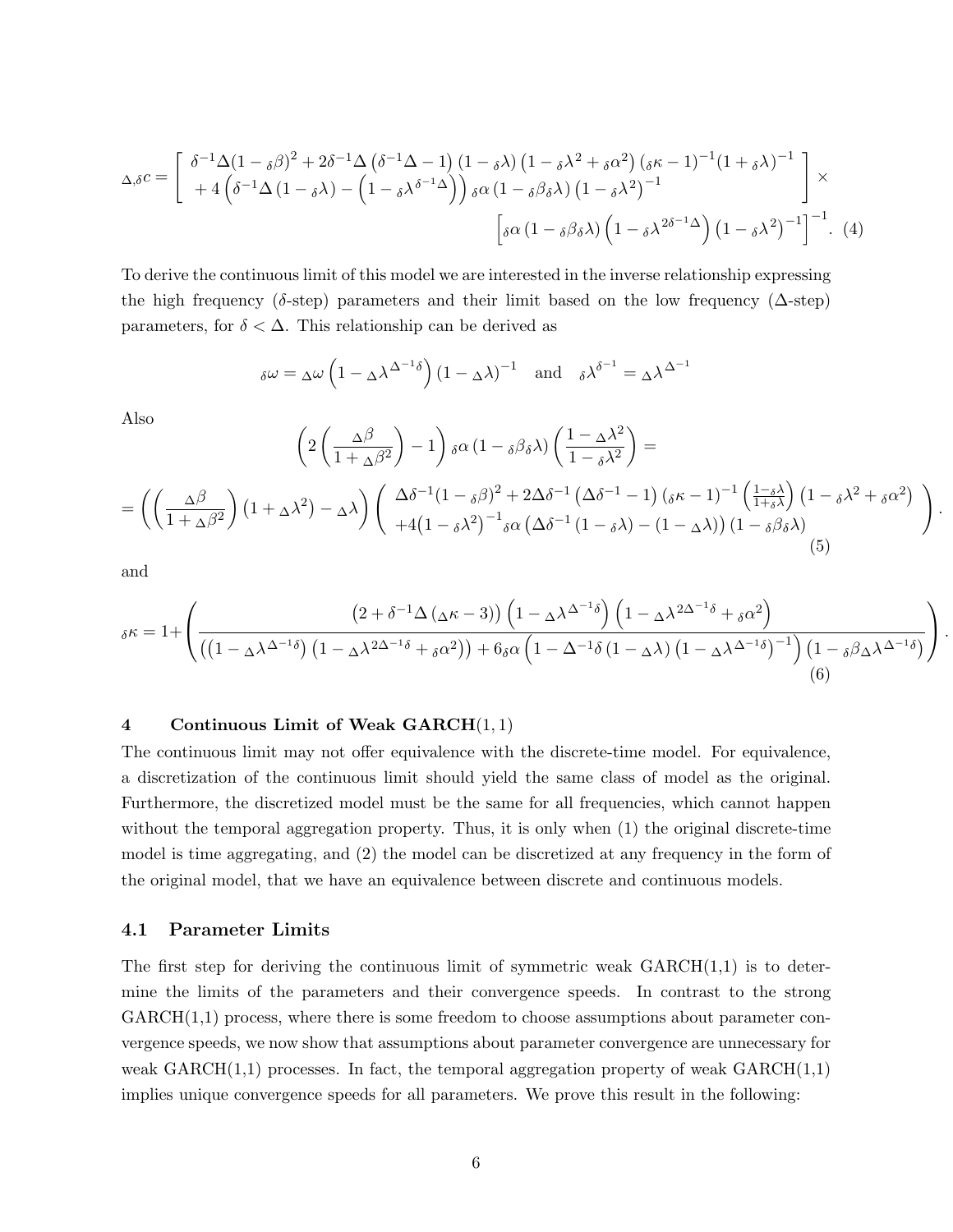**Proposition 1** The convergence rates for the parameters implied by the weak  $GARCH(1,1)$ process are as follows:

$$
\omega = \lim_{\Delta \downarrow 0} \Delta^{-1} \Delta \omega; \quad \alpha = \lim_{\Delta \downarrow 0} \Delta^{-1/2} \Delta \alpha; \quad \theta = \lim_{\Delta \downarrow 0} \Delta^{-1} (1 - \Delta \lambda); \quad 0 < \omega, \alpha, \theta < \infty.
$$

Also, the unconditional kurtosis converges to  $\kappa = \lim_{\Delta \downarrow 0} \Delta \kappa = 3(1 - \theta^{-1} \alpha^2)^{-1}$ .

**Proof** We have  $\delta \lambda^{\delta^{-1}} = \Delta \lambda^{\Delta^{-1}}$  which, being a constant between 0 and 1, can be denoted  $\exp(-\theta)$  with  $\theta > 0$ . Thus

$$
\Delta \lambda = \exp(-\theta \Delta) \quad \text{and} \quad \lim_{\Delta \downarrow 0} \Delta^{-1} (1 - \Delta \lambda) = \lim_{\Delta \downarrow 0} \Delta^{-1} (1 - \exp(-\theta \Delta)) = \theta.
$$

Also  $\delta \omega (1 - \delta \lambda)^{-1} = \Delta \omega (1 - \Delta \lambda)^{-1}$  is a positive constant denoted  $\omega \theta^{-1}$ ,  $\omega > 0$  and  $\Delta \omega =$  $\omega\theta^{-1}(1-\Delta\lambda)$ , so

$$
\lim_{\Delta \downarrow 0} \left( \Delta^{-1} \Delta \omega \right) = \omega \theta^{-1} \lim_{\Delta \downarrow 0} \Delta^{-1} \left( 1 - \exp \left( -\theta \Delta \right) \right) = \omega.
$$

Formula (6) for the kurtosis may now be written

$$
\delta \kappa = 1 + \left(\Delta \kappa - 3 + 2\Delta^{-1}\delta\right) \left(\Delta^{-1}\delta + 6\frac{\left(\delta^{-1}\left(1 - \Delta \lambda^{\Delta^{-1}}\delta\right) - \Delta^{-1}\left(1 - \Delta \lambda\right)\right)}{\Delta\left(\delta^{-1}\left(1 - \Delta \lambda^{\Delta^{-1}}\delta\right)\right)^2}\Delta \delta A\right)^{-1},
$$

with

$$
\Delta_{\delta}A = \frac{\delta^{\alpha\delta^{-1}} \left(1 - \Delta^{\lambda 2\Delta^{-1}\delta}\right) + \delta^{-1}{}_{\delta}\alpha^2 - \delta^{-1}{}_{\delta}\alpha^2 \left(1 - \Delta^{\lambda \Delta^{-1}\delta}\right)}{\delta^{-1} \left(1 - \Delta^{\lambda 2\Delta^{-1}\delta}\right) + \delta^{-1}{}_{\delta}\alpha^2}.
$$
\n(7)

But

$$
\lim_{\delta \downarrow 0} \delta^{-1} \left( 1 - \Delta \lambda^{\Delta - 1} \delta \right) = \theta \quad \text{and} \quad \lim_{\delta \downarrow 0} \delta^{-1} \left( 1 - \Delta \lambda^{2\Delta - 1} \delta \right) = 2\theta.
$$

Thus, using  $_{\delta}\alpha \downarrow 0$ , we have

$$
\lim_{\delta \downarrow 0} \Delta_{,\delta} A = \left( 2 \theta \left( \lim_{\delta \downarrow 0} \left( \delta^{-1} {_{\delta} \alpha}^{2} \right) \right)^{-1} + 1 \right)^{-1}.
$$

Hence, taking the limit of (7) as  $\delta \downarrow 0$  and then letting  $\Delta \downarrow 0$  yields the limit of the kurtosis as

$$
\kappa = 3 \left( 1 - \theta^{-1} \lim_{\delta \downarrow 0} \left( \delta^{-1} {}_{\delta} \alpha^2 \right) \right)^{-1} . \tag{8}
$$

The limit of the unconditional kurtosis must be finite and positive, which forces

$$
0 \le \lim_{\delta \downarrow 0} \delta^{-1}{}_{\delta} \alpha^2 < \theta,
$$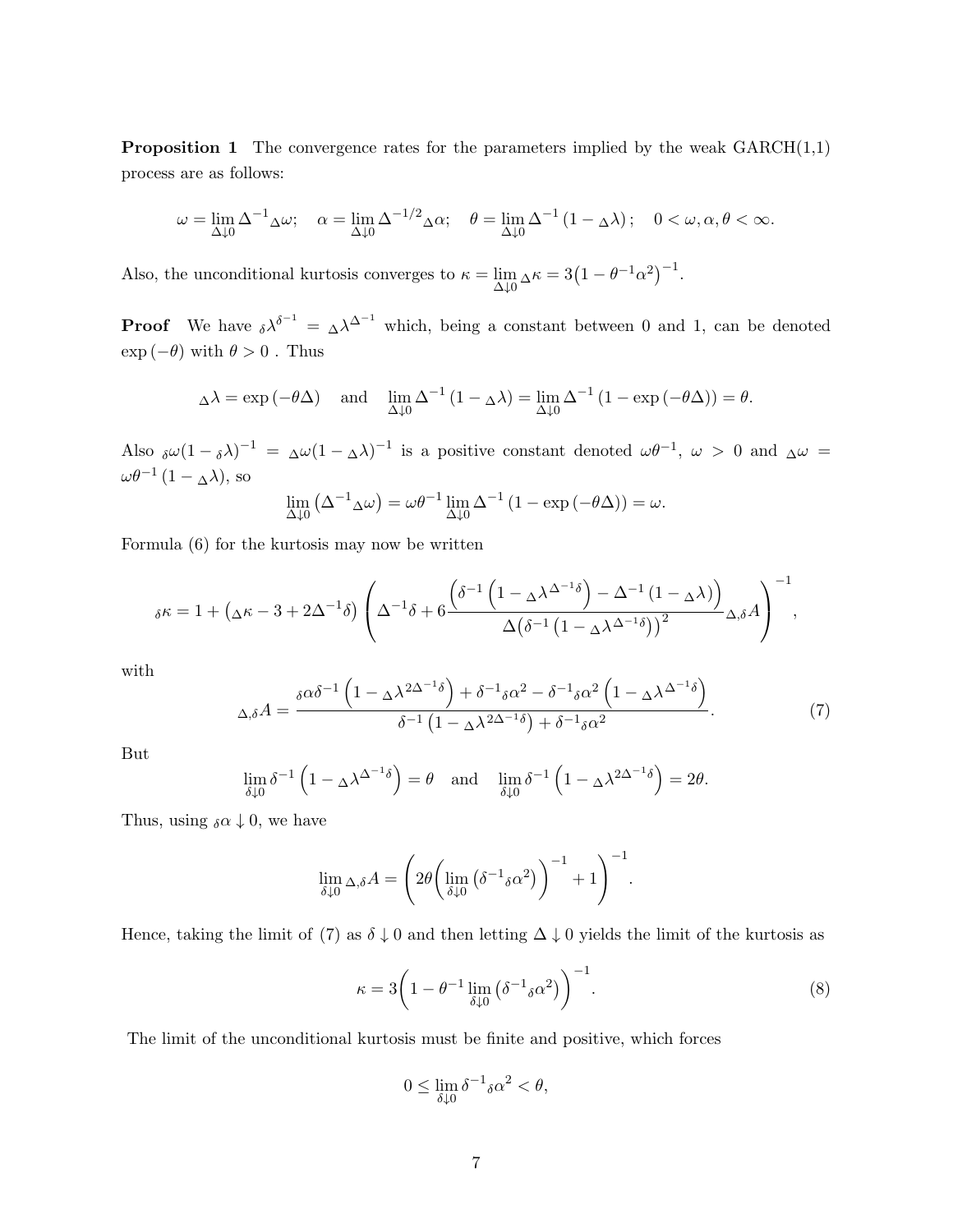so the kurtosis will be greater than 3.

To see the speed of convergence for  $\alpha$  we consider the limit  $\alpha = \lim_{\delta \downarrow 0} \delta^{-w}{}_{\delta} \alpha$  with  $\alpha \in (0, \infty)$ with w unknown. Since  $\lim_{\delta \downarrow 0} \delta^{-1}{}_{\delta} \alpha^2 < \theta$ ,  $w \ge 1/2$ , for  $y = \min(w, 1)$  and  $z = \min(2w, 1)$  we write

$$
\lim_{\delta \downarrow 0} \delta^{-y} (1 - \delta \lambda + \delta \alpha) = \lim_{\delta \downarrow 0} \delta^{-y} (1 - \delta \lambda) + \lim_{\delta \downarrow 0} \delta^{-y} \delta \alpha \in (0, \infty),
$$
  

$$
\lim_{\delta \downarrow 0} \delta^{-y} (1 - \delta \lambda^2 - \delta \alpha (1 - \delta \lambda) + \delta \alpha) = \lim_{\delta \downarrow 0} \delta^{-y} (1 - \delta \lambda^2) + \lim_{\delta \downarrow 0} \delta^{-y} \delta \alpha \in (0, \infty),
$$
  

$$
\lim_{\delta \downarrow 0} \delta^{-z} (1 - \delta \lambda^2 + \delta \alpha^2) = \lim_{\delta \downarrow 0} \delta^{-z} (1 - \delta \lambda^2) + \lim_{\delta \downarrow 0} \delta^{-z} \delta \alpha^2 \in (0, \infty).
$$

Also, using (5) and noting that  $\delta \kappa \neq 1$ , since  $\delta \alpha^2 > 0$ , we can compute

$$
\left(2\left(\frac{\Delta\beta}{1+\Delta\beta^2}\right)-1\right)\delta\alpha\left(1-\delta\lambda^2-\delta\alpha\left(1-\delta\lambda\right)+\delta\alpha\right)\left(\frac{1-\Delta\lambda^2}{1-\delta\lambda^2}\right).
$$

If  $w > 1/2$ , we can multiply the above expression by  $\delta^{1-w-y}$  and then computing the limit as  $\delta$ tends to zero leads to a contradiction in terms of limits. So we must have  $w = 1/2$  and this sets the convergence of  $\alpha$ .  $\Box$ 

### 4.2 Model Convergence

Now consider the conditional variance and the conditional kurtosis of the residuals where the conditional mean and skewness are equal to zero

$$
\Delta \sigma_{s\Delta}^2 = E\left(\Delta^{-1}(\Delta \varepsilon_{(s+1)\Delta})^2 \middle| \Delta I_{s\Delta}\right),
$$
  

$$
\Delta \kappa_{s\Delta} = E\left(\Delta^{-2} \Delta \sigma_{s\Delta}^{-4} (\Delta \varepsilon_{(s+1)\Delta})^4 \middle| \Delta I_{s\Delta}\right),
$$

where  $\Delta I_s \Delta$  is the  $\sigma$ -algebra generated by the vector  $(\Delta \varepsilon_s \Delta)$ . We divide by  $\Delta$  when computing the conditional variance series, in order to standardize them, so that the variance over  $\Delta$  is comparable with  $\Delta$  times the 1-step variance.

The conditional expectation of the second moment and the kurtosis must be positive, and due to the symmetric nature of the returns we can write

$$
E\left(\Delta^{-1}\Delta \varepsilon_{(s+1)\Delta}^2 \middle| I_{s\Delta}\right) = \Delta \sigma_{s\Delta}^2.
$$
\n(9)

Note that  $\Delta \sigma_{s\Delta}^2 - \Delta h_{s\Delta}$  is non-zero, otherwise the process is a semi-strong GARCH (Drost and Nijman, 1993). Next, for  $s\Delta \leq t < (s+1)\Delta$  write  $\kappa(t) = \lim_{\Delta \downarrow 0} \Delta \kappa_t$  where  $\Delta \kappa_t = \Delta \kappa_s \Delta$  and write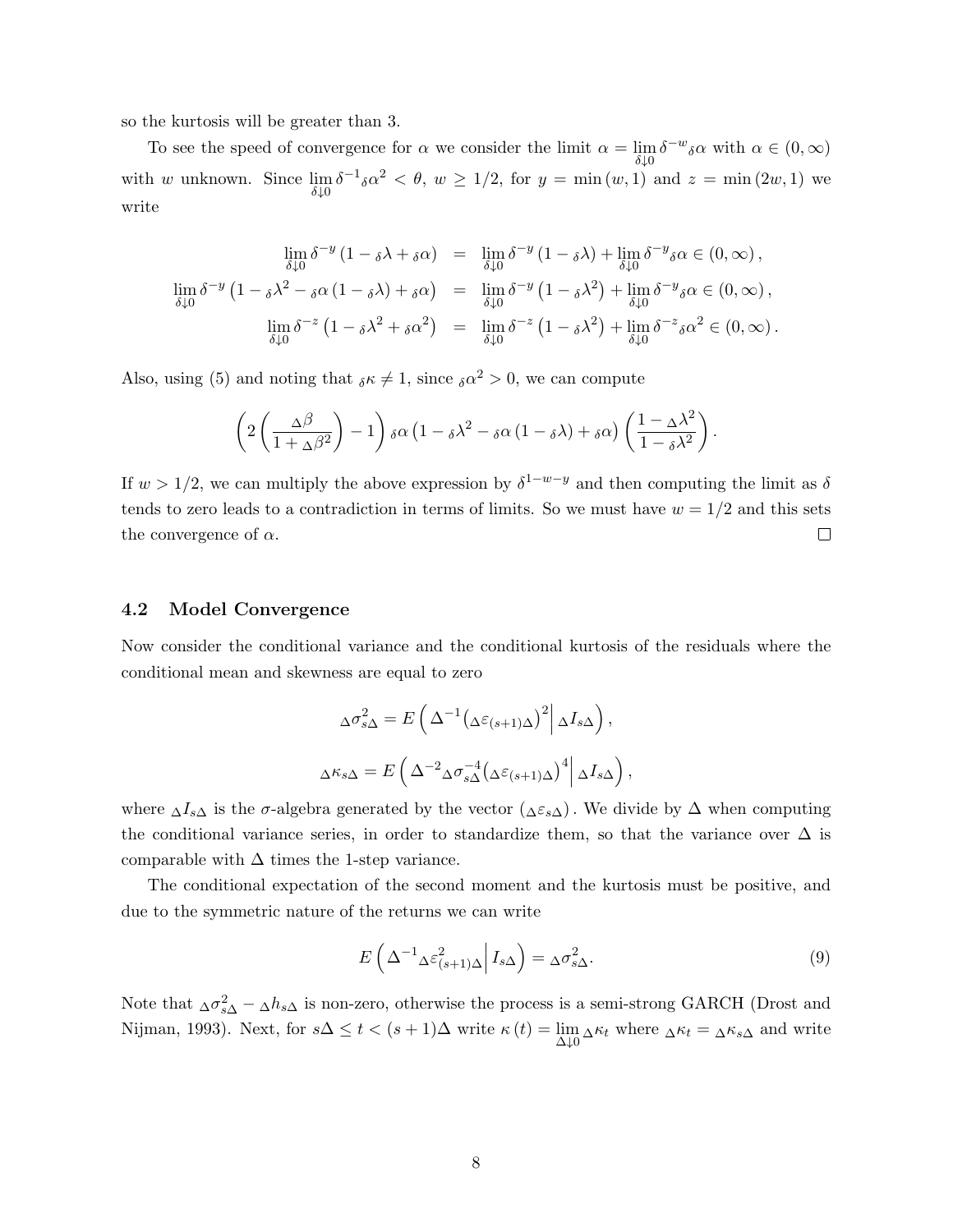$$
\Delta h_t = \Delta h_{s\Delta} \text{ and } \Delta \sigma_t^2 = \Delta \sigma_{s\Delta}^2.
$$
 Because  $\lim_{\Delta \downarrow 0} (\Delta \sigma_t^2 - \Delta h_t) = 0$  we can set  

$$
V(t) = \lim_{\Delta \downarrow 0} \Delta h_t = \lim_{\Delta \downarrow 0} \Delta \sigma_t^2.
$$

We must now conjecture that the difference between the conditional variance and the BLP of the squared residuals converges to zero at a speed of square root of the time step, i.e.

$$
\lim_{\Delta \downarrow 0} \Delta^{-1/2} \left( \Delta \sigma_t^2 - \Delta h_t \right) = 0.
$$

Our justification is that the BLP process becomes more and more informative as the time step decreases, so it must converge very fast to the conditional variance.

**Theorem 1** The continuous limit of the weak  $GARCH(1,1)$  process defined in (2) is the following stochastic volatility model, based on the limiting parameters in Proposition 1 and above:

$$
\frac{dS_t}{S_t} = \mu dt + \sqrt{V_t} dB_{1t},
$$
  
\n
$$
dV_t = (\omega - \theta V_t) dt + \alpha \sqrt{(\kappa_t - 1)} V_t dB_{2t},
$$

where  $B_{1t}$  and  $B_{2t}$  are independent Brownian motions and  $\kappa_t$  is the conditional kurtosis, which may be time-varying.

Proof We employ the convergence theorem for stochastic difference equations to stochastic differential equations given by Nelson (1990). For the returns process we have

$$
E\left(\Delta^{-1} \Delta y_{(s+1)\Delta} \middle| I_{s\Delta}\right) = \mu + E\left(\Delta^{-1} \Delta \varepsilon_{(s+1)\Delta} \middle| I_{s\Delta}\right) = \mu.
$$

And, using (9) it can be shown that  $E\left(\Delta^{-1} \Delta y_{(s+1)\Delta}^2 \Big| I_{s\Delta}\right) = \Delta h_{s\Delta} + o(1)$ ,

$$
E\left(\Delta^{-1}\left(\Delta h_{(s+1)\Delta}-\Delta h_{s\Delta}\right)\middle|I_{s\Delta}\right)=\Delta^{-1}\Delta\omega-\Delta^{-1}\left(1-\Delta\lambda\right)\Delta h_{s\Delta}+\left(\Delta^{-1/2}\Delta\alpha\right)\Delta^{-1/2}\left(\Delta\sigma_{s\Delta}^2-\Delta h_{s\Delta}\right)+o\left(1\right)
$$

and this converges to  $\omega - \theta V_t$  by Proposition 1. The variance of the variance component is

$$
E\left(\Delta^{-1}(\Delta h_{(s+1)\Delta}-\Delta h_{s\Delta})^2\Big|I_{s\Delta}\right)=\Delta^{-1}\Delta\alpha^2\left(E\left(\left(\Delta\sigma_{s\Delta}^4\right)\left(\Delta^2\Delta\sigma_{s\Delta}^4\right)^{-1}\left(\Delta\varepsilon_{(s+1)\Delta}^4\right)-\Delta h_{s\Delta}^2\right|I_{s\Delta}\right)\right)+o(1).
$$

The covariance between the returns and the changes in the variances converges as follows

$$
E\left(\Delta^{-1} \Delta y_{(s+1)\Delta} \left(\Delta h_{(s+1)\Delta} - \Delta h_{s\Delta}\right) \middle| I_{s\Delta}\right) = o\left(1\right).
$$

Therefore, the limits of the expected squared terms and cross-product between the returns and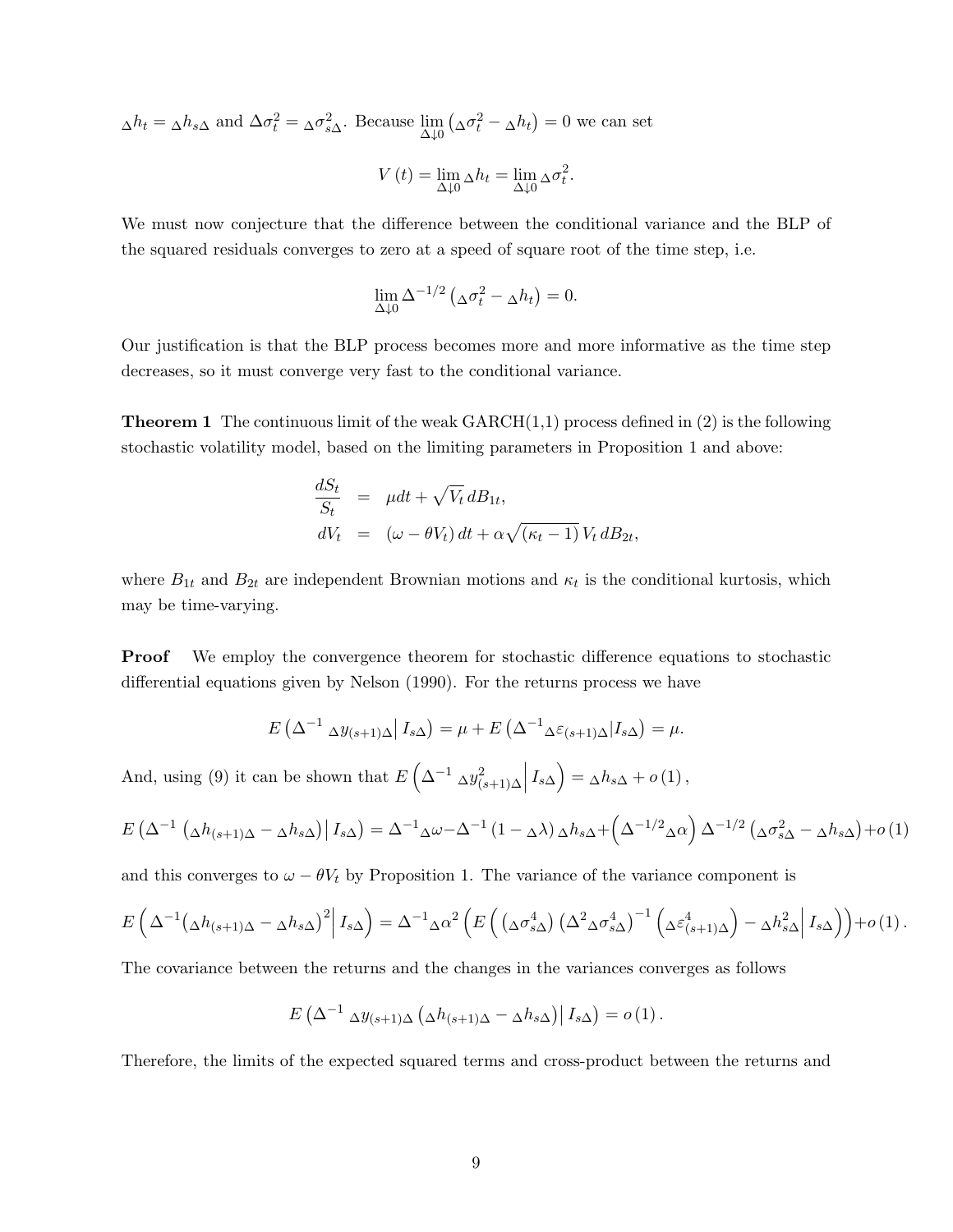variance derived above define the following covariance matrix of the continuous process

$$
A_t = \left(\begin{array}{cc} V_t & 0 \\ 0 & \alpha^2 (\kappa_t - 1) V_t^2 \end{array}\right). \square
$$

**Discussion:** Discrete-time weak  $GARCH(1,1)$  processes are characterized by (i) the existence of a long-term volatility; (ii) mean reversion in the variance process; (iii) the variance is stochastic, i.e. the variance of variance is non-zero; and (iv) the variance process is uncorrelated with the returns process, which is an implication of the symmetry of the returns' distribution, being a requirement of weak GARCH(1,1) processes. All these properties are present in our limit model which is stated in Theorem 1. In addition, the variance in our model has a higher variance than the variance of the variance process in the limit of Nelson (1990). This is a consequence of the extra kurtosis parameter, which can also be time-varying.

When  $\kappa = 3$  the limit process reduces to the diffusion derived by Nelson (1990) and in this case we obtain the smallest value of the volatility of the variance process, i.e.  $2^{1/2}\alpha V_t$ . Drost and Werker (1996) have conjectured that the conditional kurtosis is independent of t. However, our limit allows the conditional kurtosis to be time-varying.

Finally we note that properties of our limit are not only more flexible than those of Nelson's limit; our model also captures the observed behaviour of implied volatilities in the risk-neutral measure better. See for example, Bates (1997, 2000) and Bakshi et al. (2003). In particular, Section 5 will demonstrate the superior ability of our limit for capturing the smile and termstructure features of implied volatilities.

#### 4.3 Discretization Scheme

Here we find a discretization of the continuous limit when the series of returns and variances are discretized by assuming a time step of length  $\Delta$  and considering changes at time  $t = s\Delta$ . Let

$$
dt \mapsto \Delta
$$
,  $\frac{dS_t}{S_t} \mapsto \Delta y_{(s+1)\Delta}$ ,  $V_t \mapsto \Delta V_{s\Delta}$ , and  $dV_t \mapsto \Delta V_{(s+1)\Delta} - \Delta V_{s\Delta}$ .

The conditional kurtosis  $\kappa_t \to \Delta \kappa_{s\Delta}$  for  $s\Delta \leq t < (s+1)\Delta$  and the parameter  $\mu$  stays unchanged during discretization. The rest of the parameters are discretized as

$$
\omega \mapsto \Delta^{-1} \Delta \omega, \quad \theta \mapsto \Delta^{-1} (1 - \Delta \lambda), \quad \alpha \mapsto \Delta^{-1/2} \Delta \alpha,
$$

where  $(\Delta\omega, \Delta\alpha, \Delta\beta)$  are specified in terms of the parameters  $(\omega, \theta, \alpha)$  of the continuous model and the unconditional kurtosis  $\kappa$ , which is given in Proposition 1, as follows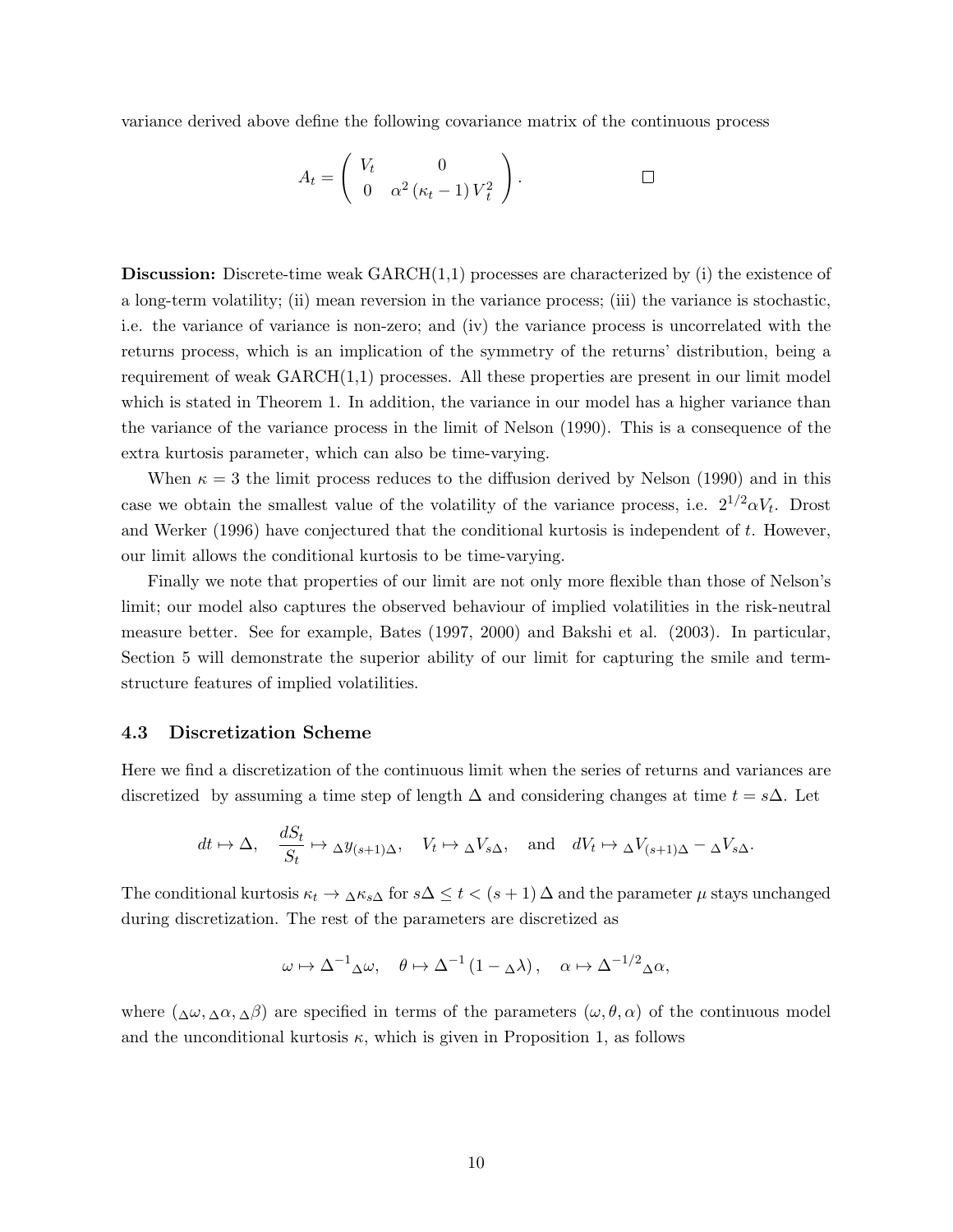$$
\Delta \omega = \omega \theta^{-1} (1 - \Delta \lambda),
$$
  
\n
$$
\Delta \lambda = \exp(-\theta \Delta),
$$
  
\n
$$
\Delta \alpha = \Delta \lambda - \Delta \beta,
$$
  
\n
$$
\Delta \kappa = 3 + 2 (\kappa - 3) (\theta \Delta - (1 - \Delta \lambda)) \theta^{-2} \Delta^{-2},
$$

and

$$
\Delta \beta = \frac{1}{2} \frac{\Delta c \left( 1 + \Delta \lambda^2 \right) - 2 + \left( 1 - \Delta \lambda \right) \left( \Delta c^2 (1 + \Delta \lambda)^2 - 4 \Delta c \right)^{1/2}}{\Delta c \Delta \lambda - 1},\tag{10}
$$

where

$$
\Delta c = 2 \frac{\left[\Delta \alpha^2 + 2\alpha^2 \left(\Delta - \theta^{-1} \left(1 - \Delta \lambda\right)\right) + \Delta^2 \theta \left(\theta - \alpha^2\right)\right]}{\left[\alpha^2 \theta^{-1} \left(1 - \Delta \lambda^2\right)\right]}.
$$
\n(11)

An alternative but equivalent version of (11) may be derived, after some algebra, viz.

$$
\Delta c = 2 \frac{3\Delta\theta - 2\left(1 - \Delta\lambda\right) + 3\Delta^2\theta^2 \left(\kappa - 3\right)^{-1}}{1 - \Delta\lambda^2} \tag{12}
$$

where the uncondtional kurtosis  $\kappa$  is defined in Proposition 1. The Brownian motions  $B_1$  and  $B_2$  that drive the price and variance equations are discretized by expressing the changes in the Brownian motions at time  $t = s\Delta$  as

$$
B_1 ((s + 1) \Delta) - B_1 (s \Delta) = \Delta^{1/2} \Delta \xi_{(s+1) \Delta},
$$
  
\n
$$
B_2 ((s + 1) \Delta) - B_2 (s \Delta) = \Delta^{1/2} \Delta \eta_{(s+1) \Delta},
$$

where  $\Delta \xi_{(s+1)\Delta}$  is a standard normal variable,  $\Delta \xi_{(s+1)\Delta} \Delta I_{s\Delta} \sim N(0, 1)$  and  $\Delta \eta_{(s+1)\Delta}$  is defined as

$$
\Delta \eta_{(s+1)\Delta} = 2^{-1/2} \left( \Delta \xi_{(s+1)\Delta}^2 - 1 \right). \tag{13}
$$

Now define the normal variable  $\Delta \varepsilon_{(s+1)\Delta} = \Delta^{1/2} \Delta V_{s\Delta}^{1/2} \Delta \xi_{(s+1)\Delta}$  and set  $\Delta \tilde{\varepsilon}_{s\Delta} = G^{-1} [F(\Delta \varepsilon_{s\Delta})],$ where F is the normal distribution and G is the distribution for a variable  $\Delta \tilde{\varepsilon}_{s\Delta}$  that has zero mean and variance  $\Delta \Delta V_{s\Delta}$ , like  $\Delta \varepsilon_{s\Delta}$ , but kurtosis equal to  $\Delta \kappa_{s\Delta}$ . This way, the errors of the discretized model have non-zero excess kurtosis.

Discussion : The continuous model has two independent sources of randomness yet the discrete model has only one. This is similar to the technique used by Nelson (1990) whereby one source of randomness in discrete time translates to two sources of randomness in continuous time, one for the changes in the variable and the other for changes in the variance process.

Our discretization reduces the number of sources of randomness in the continuous model, via (13). There is no loss of generality using this discretization since the properties of the discretized Brownian motion (mean, variance and correlation) are maintained;  $\Delta \eta_{(s+1)\Delta}$  is not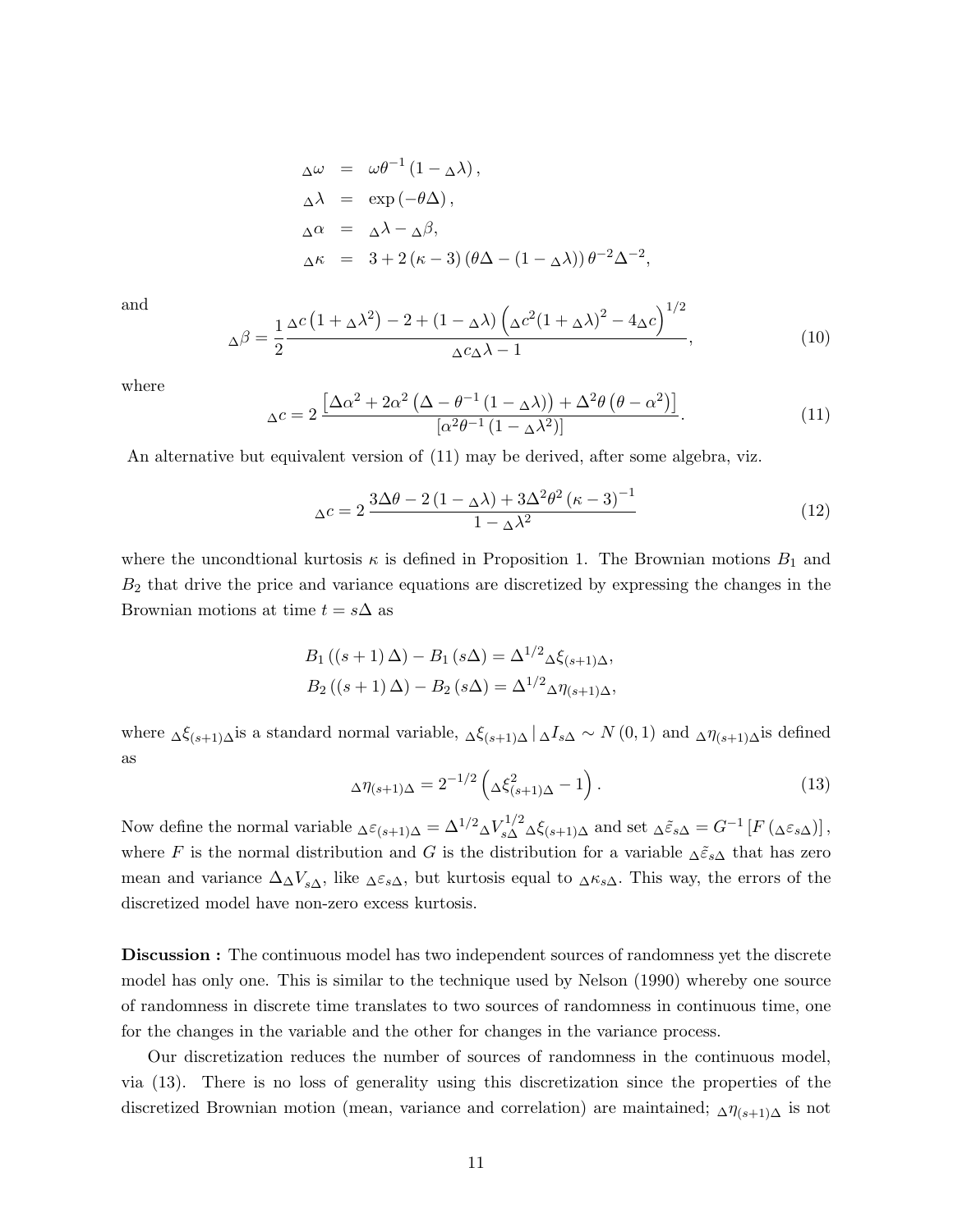exactly normal but it has a zero conditional mean, a unit conditional variance and zero correlation with  $\Delta \xi_{(s+1)\Delta}$ . We are bound to use such a method because the classic discretization does not work in this case, as argued by Lindner (2009, p. 482).<sup>4</sup>

The discretization (12) for  $\beta$  is useful because it makes the dependence on kurtosis explicit at the same time as showing that the scheme does not work when the unconditional kurtosis  $\kappa = 3$ . We employ (12) in Section 5.1 when we fix parameters and simulate from the discretized model and in Section 5.2 when we calibrate model parameters to real-world data. Finally, we note that there are other discretization schemes to the one above and we tested some of these but they did not return the weak  $GARCH(1, 1)$  process.

Theorem 2 The above discretization scheme of the weak GARCH limit in Theorem 1 returns a weak GARCH(1,1) process and the time aggregation property is preserved.

**Proof** The discretization of  $\mu dt$  is obvious, and that for  $\theta$  and  $\omega$  will follow from (10) as

$$
\omega \Delta \approx \omega \Delta \frac{(1 - \Delta \lambda)}{\theta \Delta} = \Delta \omega \quad \text{and} \quad \theta \Delta \approx 1 - \Delta \lambda = 1 - (\Delta \alpha + \Delta \beta) = 1 - \Delta \lambda.
$$

This gives  $\Delta \omega = \omega \theta^{-1} (1 - \Delta \lambda)$  and  $\Delta \lambda = \Delta \lambda$ . As is clear from (10) and (11), it is the discretization of  $\beta$  that is most complex. From the aggregation results in Drost and Nijman (1993) we know that the unconditional kurtosis for a given frequency  $\Delta$  may be expressed as a function of the parameters at an arbitrary higher frequency  $\delta$  as

$$
\Delta \kappa = 3 + \Delta^{-1} \delta \left( \delta \kappa - 3 \right) + 6 \left( \delta \kappa - 1 \right) \frac{\left( \delta^{-1} \Delta \left( 1 - \delta \lambda \right) - \left( 1 - \delta \lambda^{\delta - 1} \Delta \right) \right) \delta \alpha \left( 1 - \delta \lambda^2 + \delta \alpha \delta \lambda \right)}{\left( \delta^{-1} \Delta \right)^2 \left( 1 - \delta \lambda^2 + \delta \alpha^2 \right)}.
$$

Denoting the limit of the unconditional kurtosis by  $\kappa = \lim_{\delta \downarrow 0} {}_{\delta} \kappa$ , we obtain

$$
\Delta \kappa = 3 + 2\left(\kappa - 3\right) \frac{\left(\theta \Delta - (1 - \Delta \lambda)\right)}{\theta^2 \Delta^2}.
$$
\n(14)

From the proof of Proposition 1, we know that for any two time steps  $\Delta > \delta$ ,  $\Delta \beta$  is the solution to

$$
\frac{\Delta\beta}{1+\Delta\beta^2} = \frac{\Delta_{,\delta}c_{\delta}\lambda^{\delta^{-1}\Delta} - 1}{\Delta_{,\delta}c\left(1+\delta\lambda^{2\delta^{-1}\Delta}\right) - 2},\tag{15}
$$

where  $\Delta_{\delta}c$  is given by (4). We want a discretization which ensures that (15) will hold. Taking the limits of (4) when  $\delta$  goes to 0, we define  $\Delta c = \lim_{\delta \downarrow 0} \Delta_{,\delta} c$  as in either (11) or (12). This means

<sup>&</sup>lt;sup>4</sup>The direct relationship (13) between the increments of  $B_{1t}$  and the squared increments of  $B_{2t}$  shows that they have zero correlation – but they are not independent because they have the same source of randomness – just as a standard normal variable is uncorrelated with its square.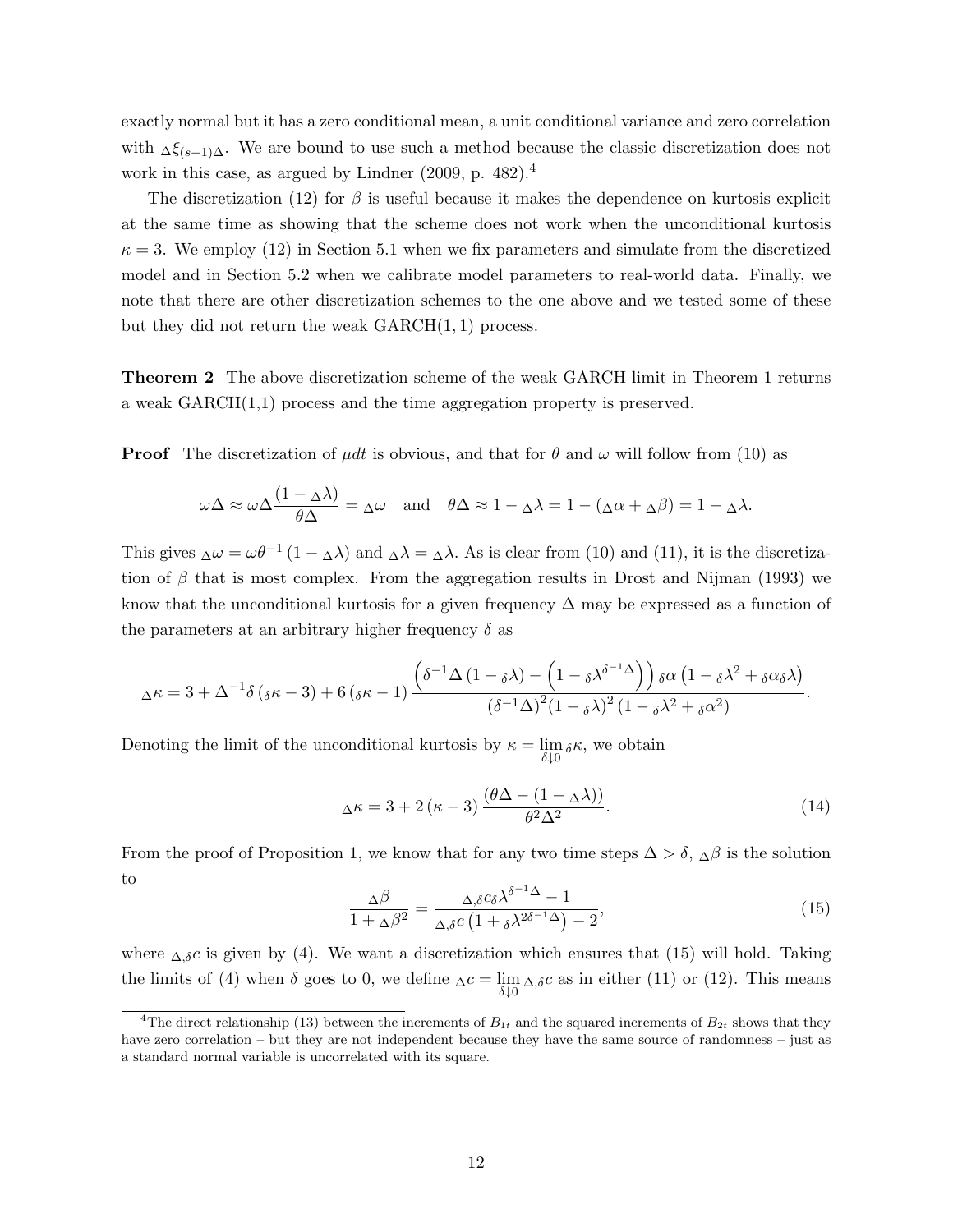that we can discretize the continuous model by solving the following equation

$$
\frac{\Delta\beta}{1 + \Delta\beta^2} = \frac{\Delta c_{\Delta}\lambda - 1}{\Delta c\left(1 + \Delta\lambda^2\right) - 2}
$$

.

First, we must ensure that this will have solutions, and then we have to show that there is a unique solution between zero and one. Let's consider the function whose roots we want to find

$$
f(x) = x^2 - mx + 1
$$
,  $m = \frac{\Delta c (1 + \Delta \lambda^2) - 2}{\Delta c \Delta \lambda - 1}$ .

This has two roots  $x_1$  and  $x_2$  where  $x_1x_2 = 1$  and  $x_1 + x_2 = m$ . If we show that m is positive, then both roots are positive and one will be less than 1. For the existence we need that  $m > 2$ . If  $\Delta c \Delta \lambda > 1$  then  $m > 2$  is equivalent to  $(1 - \Delta \lambda)^2 > 0$ . Thus, all we need to show is that  $\Delta c_{\Delta} \lambda > 1$ , which is equivalent to  $6\theta\Delta + 2\alpha^{-2}\Delta^2\theta^3 + 5\Delta\lambda > \exp(\theta\Delta) + 2\Delta^2\theta^2 + 4$ .

Both sides of the above equation converge to 5 when  $\Delta \to 0$ , and it can be shown, using derivatives with respect to  $\Delta$ , that the left hand side converges faster. Thus  $\Delta c_{\Delta} \lambda > 1$ , so for any small step  $\Delta$  close enough to zero there will always be a unique solution for  $_\Delta\beta$  between zero and one that satisfies the above equation; this solution will be

$$
\Delta \beta = \frac{1}{2} \left( m - \left( m^2 - 4 \right)^{1/2} \right) = \frac{\Delta c \left( 1 + \Delta \lambda^2 \right) - 2 + \left( 1 - \Delta \lambda \right) \left( \Delta c^2 (1 + \Delta \lambda)^2 - 4 \Delta c \right)^{1/2}}{2 \left( \Delta c \Delta \lambda - 1 \right)}.
$$

Also, we have that  $\Delta \alpha = \Delta \lambda - \Delta \beta$ . The discretization of the Brownian motions in our scheme is obvious, whilst there is no loss of generality in assuming (13).

Now, we have  $y_{(s+1)\Delta} = \mu\Delta + \Delta\varepsilon_{(s+1)\Delta}$ . Hence  $E\left(\Delta^{-1}\Delta\varepsilon_{(s+1)\Delta}^2|\Delta I_{s\Delta}\right) = \Delta V_{s\Delta}$  with

$$
\Delta V_{(s+1)\Delta} = \Delta \omega + \Delta \alpha \Delta^{-1} \Delta \tilde{\epsilon}_{(s+1)\Delta}^2 + \Delta \beta \Delta V_{s\Delta} + \Delta u_{(s+1)\Delta},
$$
  

$$
\Delta u_{(s+1)\Delta} = \Delta \alpha \Delta V_{s\Delta} \left[ 1 - \left( 2^{-1} \left( \Delta \kappa_{s\Delta} - 1 \right) \right)^{1/2} + \left( \left( 2^{-1} \left( \Delta \kappa_{s\Delta} - 1 \right) \right)^{1/2} - 1 \right) \Delta \tilde{\epsilon}_{(s+1)\Delta}^2 \right],
$$

where  $\Delta \tilde{\xi}_{(s+1)\Delta}$  has an unconditional kurtosis of  $\Delta \kappa_{(s+1)\Delta}$ , which can be approximated by  $\Delta \kappa_{s\Delta}$ . The above may also be written

$$
\Delta u_{(s+1)\Delta} = \Delta \alpha_{\Delta} V_{s\Delta} \left[ \left( \left( 2^{-1} \left( \Delta \kappa_{s\Delta} - 1 \right) \right)^{1/2} - 1 \right) \left( \Delta \tilde{\xi}_{(s+1)\Delta}^2 - 1 \right) \right].
$$

So far we have considered the conditional variance. For the BLP of squared residuals we have

$$
\Delta h_{s\Delta} = \Delta V_{s\Delta} - \sum_{j=0}^{k} \Delta \beta^{j} \Delta u_{(k-j)\Delta}.
$$

It is easy to see that this follows a  $GARCH(1,1)$  process since

$$
\Delta h_{s\Delta} = \Delta \omega + \Delta \alpha \left( \Delta^{-1} \Delta \varepsilon_{s\Delta}^2 \right) + \Delta \beta \Delta h_{(s-1)\Delta}.
$$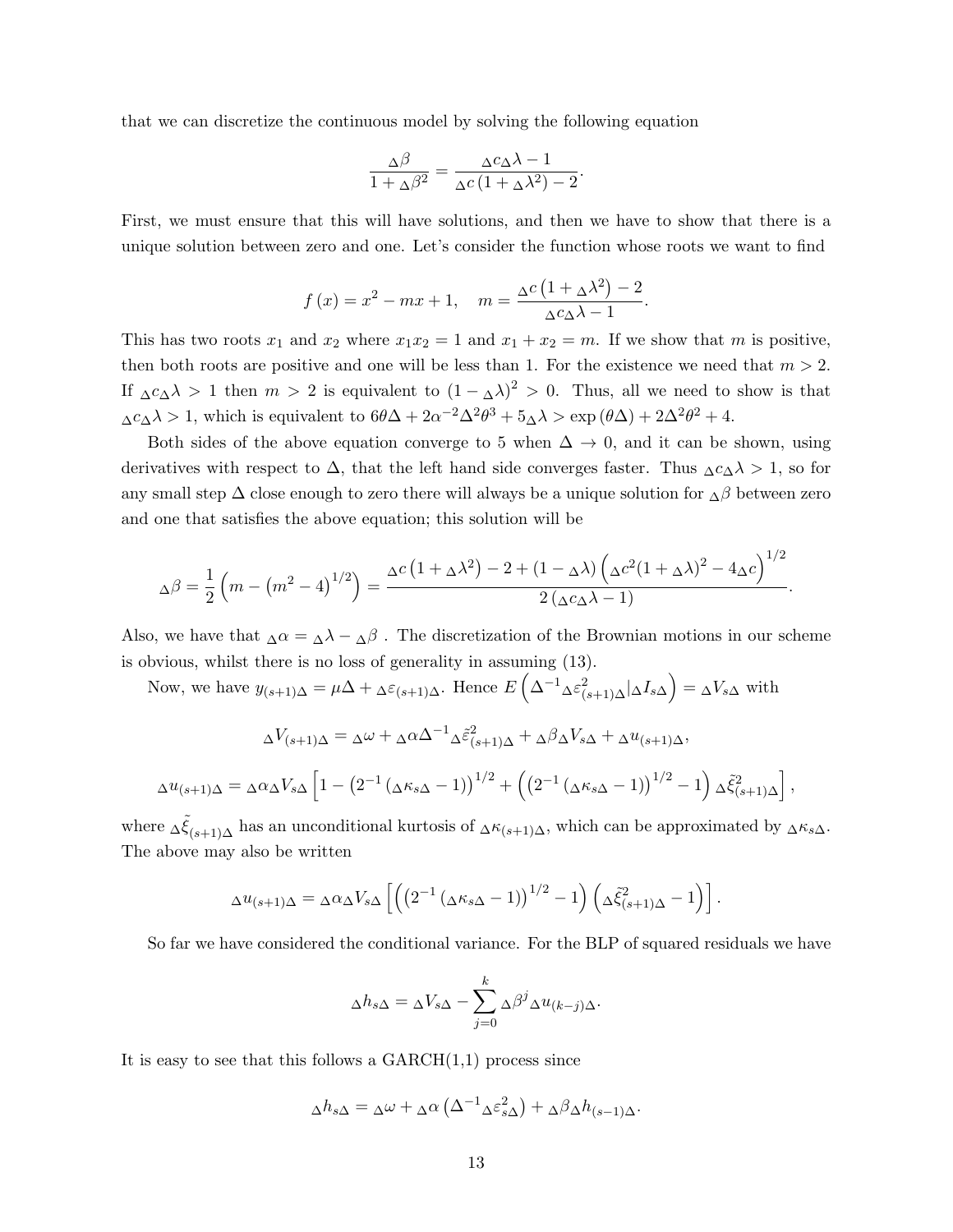For a weak GARCH(1,1) we must show that  $\Delta h_{s\Delta}$  is the BLP of  $\Delta^{-1}\Delta \tilde{\epsilon}_{(s+1)\Delta}^2$  which requires showing

$$
E\left(\left(\Delta^{-1}\Delta \tilde{\varepsilon}_{(s+1)\Delta}^2 - \Delta h_{s\Delta}\right) \Delta \tilde{\varepsilon}_{(s-i)\Delta}^r\right) = 0 \quad \text{for} \quad i \ge 0, r = 0, 1, 2.
$$

Since  $E\left(\left(\Delta V_{(s-j-1)\Delta}-\Delta^{-1}\Delta\tilde{\varepsilon}_{(s-j)\Delta}^2\right)\Delta\tilde{\varepsilon}_{(s-i)\Delta}^T\right)=0$ , this reduces to proving that

$$
E\left(\Delta u_{(s-j)\Delta} \tilde{\varepsilon}_{(s-i)\Delta}^r\right) = 0.
$$

This is clearly satisfied for  $i \neq j$  so we now prove it for  $r = 1$  and  $i = j$ . We have to show that

$$
E\left(\left(\Delta V_{(s-i-1)\Delta} - \Delta^{-1} \Delta \tilde{\varepsilon}_{(s-i)\Delta}^2\right) \Delta \tilde{\varepsilon}_{(s-i)\Delta}\right) = 0, \quad i \ge 0
$$

or

$$
E\left(E\left(\Delta V_{(s-i-1)\Delta}\Delta\tilde{\varepsilon}_{(s-i)\Delta}-\Delta^{-1}\Delta\tilde{\varepsilon}_{(s-i)\Delta}^3\right)|\Delta I_{(s-i-1)\Delta}\right)=0,\quad i\geq 0,
$$

which is clearly true. Also

$$
E\left(\Delta \tilde{\varepsilon}_{(s-i)\Delta}^2 \middle| \Delta I_{(s-i-1)\Delta}\right) = \Delta \Delta V_{(s-i-1)\Delta}
$$

and

$$
E\left(\Delta \tilde{\varepsilon}_{(s-i)\Delta}^4 \middle| \Delta I_{(s-i-1)\Delta}\right) = \Delta^2 \Delta V_{(s-i-1)\Delta}^2 \Delta \kappa_{(s-i-1)\Delta}.
$$

Thus, we have a weak  $GARCH(1,1)$  specification; this means that the time aggregation is preserved by our discretization. It is easy to see that  $\Delta \lambda^{\Delta^{-1}} = \delta \lambda^{\delta^{-1}}$  and that  $\Delta \omega = \delta \omega \left(1 - \delta \lambda^{\delta^{-1} \Delta}\right) (1 - \delta \lambda)$ . We also have the relations (14) for the kurtosis and (15) for  $\beta$ . For the kurtosis, we need to prove (3), that is

$$
(\kappa - 1) \alpha^2 (1 - \delta \lambda)^2 (1 - \delta \lambda^2 + \delta \alpha^2) = (2\delta^2 \theta^2 (\alpha^2 + 2\theta) + 6 (\kappa - 1) \alpha^2 (\theta \delta - (1 - \delta \lambda))) \delta \alpha (1 - \delta \lambda + \delta \alpha \delta \lambda).
$$

After some algebra, this may be written as

$$
\frac{\delta \beta}{1+\delta \beta^2}=\frac{\left(\delta \alpha ^2+\delta ^2\theta \left(\theta -\alpha ^2\right)+2 \alpha ^2 \left(\delta -\left(1-\delta \lambda \right)/\theta \right)\right) \delta \lambda -\frac{1}{2} \alpha ^2 \theta ^{-1} \left(1-\delta \lambda ^2\right)}{\left(\delta \alpha ^2+\delta ^2 \theta \left(\theta -\alpha ^2\right)+2 \alpha ^2 \left(\delta -\left(1-\delta \lambda \right)/\theta \right)\right) \left(1+\delta \lambda ^2\right)-\alpha ^2 \theta ^{-1} \left(1-\delta \lambda ^2\right)}.
$$

Since the above expression holds, we have shown that the kurtosis is indeed time aggregating.

Theorem 2 has practical importance because it guides how to discretize the weak GARCH limit when simulating returns. In particular, the parameter  $\beta$  which appears in the original discrete version of the model described in Section 3 does not explicitly appear in the limit model of Theorem 1, it only enters implicitly in the sum  $\lambda = \alpha + \beta$  with  $\theta$  as defined in Proposition 1. However, Theorem 2 shows that, although  $\beta$  does not explicitly appear in the limit, it governs the way the continuous model should be discretized.

In the next section we explore two ways in which such simulations can be applied. The first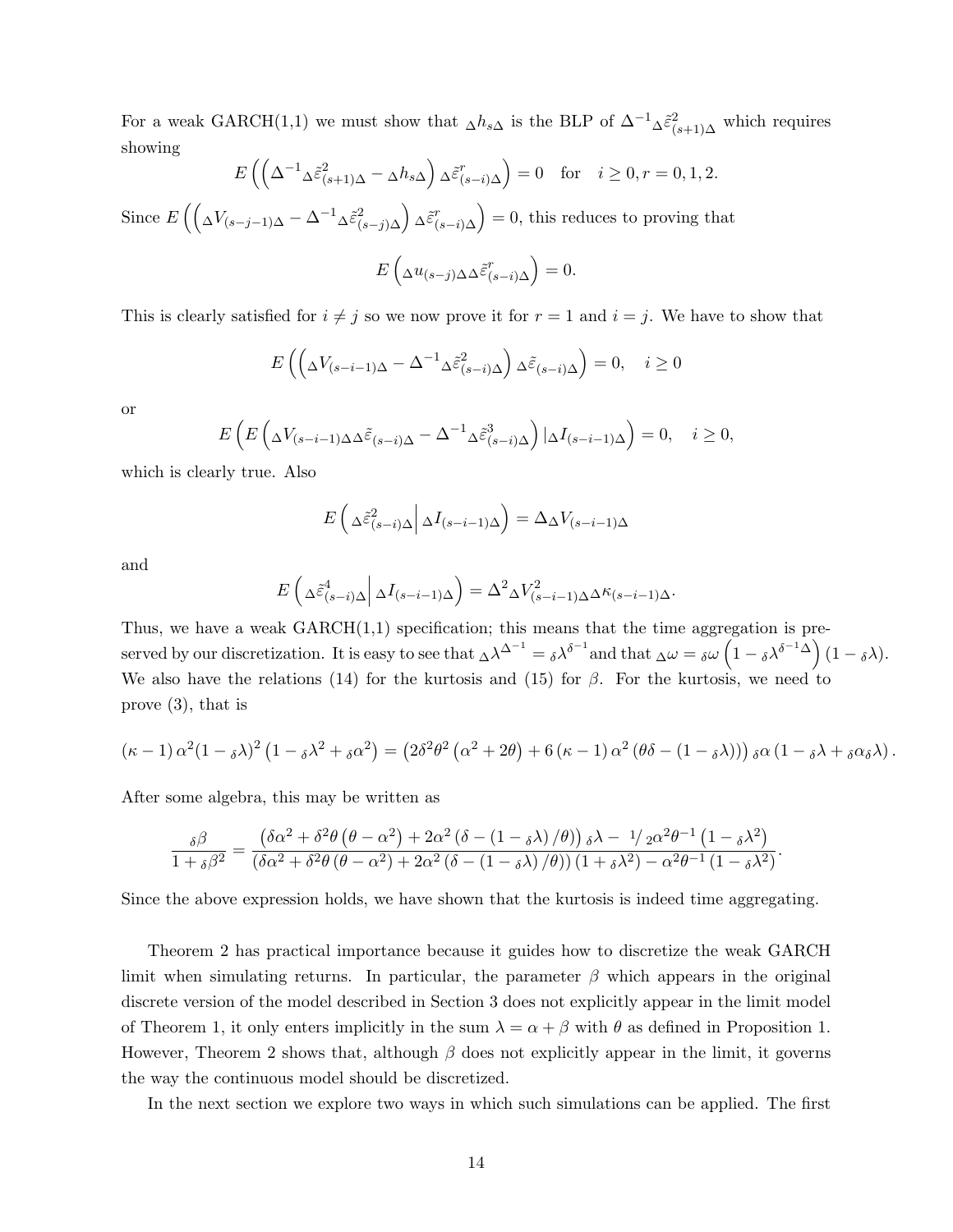example in subsection 5.1 takes the limit model parameters as given, discretizes the model and then uses it to generate implied volatility smiles. The second example in subsection 5.2 takes implied volatility smiles as the inputs and uses simulations of the discretized version of the model to calibrate the parameters of the model by matching the simulated smile to the observed smile.

#### 5 Empirical Results

The two most common financial applications of continuous-time stochastic processes are (i) to price non-standard options with complex payoffs that are too illiquid to have a market price and (ii) to hedge any options. Here we consider the second of these applications, for hedging standard European puts and calls, and we do this by simulating and fitting implied volatility 'smiles'.<sup>5</sup> The closer a model fits market implied volatility the better its hedging performance. And since a better hedging performance determines the profits made by option market makers,<sup>6</sup> the ability of a model to fit implied volatility smiles is important in practice.

It is preferable to use a hedging model that is more sophisticated than the basic optionpricing model of Black and Scholes (1973). The Black-Scholes model assumes prices are driven by a simple geometric Brownian motion and its constant volatility assumption yields an implied volatility surface that is flat, i.e. it does not vary with either the option strike or the option's maturity. To fit the 'smile' shape that is ubiquitous when implied volatilities are backed out from real-world option prices requires a stochastic volatility model. But finding one stochastic volatility model that can fit an entire smile surface is very challenging. That is, we seek a single stochastic volatility model which has a parameterization that is flexible enough to calibrating all parameters, in a single optimization, using smiles of different maturities together. Here we demonstrate that the time-varying kurtosis parameter of the weak GARCH limit admits this property.

To this end, we focus on the ability of the weak GARCH limit to capture different shapes of smile features in implied volatility. We consider the model derived in Theorem 1 with  $\mu = 0$ , viz.

$$
\frac{dS_t}{S_t} = \sqrt{V_t} dB_{1t},
$$
\n
$$
dV_t = (\omega - \theta V_t) dt + \alpha \sqrt{(\kappa_t - 1)} V_t dB_{2t},
$$
\n(16)

since the drift does not affect the fit. Note that (16) encompasses Nelson's limit for strong  $GARCH(1, 1)$  as the special case that the conditional kurtosis  $\kappa_t$  is constant and equal to 3.

The variance diffusion coefficient in (16), i.e. the product  $\alpha\sqrt{(\kappa_t-1)}$ , is colloquially termed the 'vol-of-vol' part of the model because it controls the volatility of the volatility. It has two

<sup>5</sup>The implied volatility smile is obtained by putting the market prices of all options on a given underlying, of different strikes but the same maturity, into the Black-Scholes formula and 'backing out' the diffusion coefficient in the geometric Brown motion that is implied by each observed option price. The smile refers to the shape that is usually seen when implied volatilities are plotted as a function of option strike.

<sup>&</sup>lt;sup>6</sup>Market makers seek to minimize their spreads because this makes them more competitive, but spreads can only be narrowed when the market maker uses an accurate hedging model. See Alexander et. al. (2012) for further information.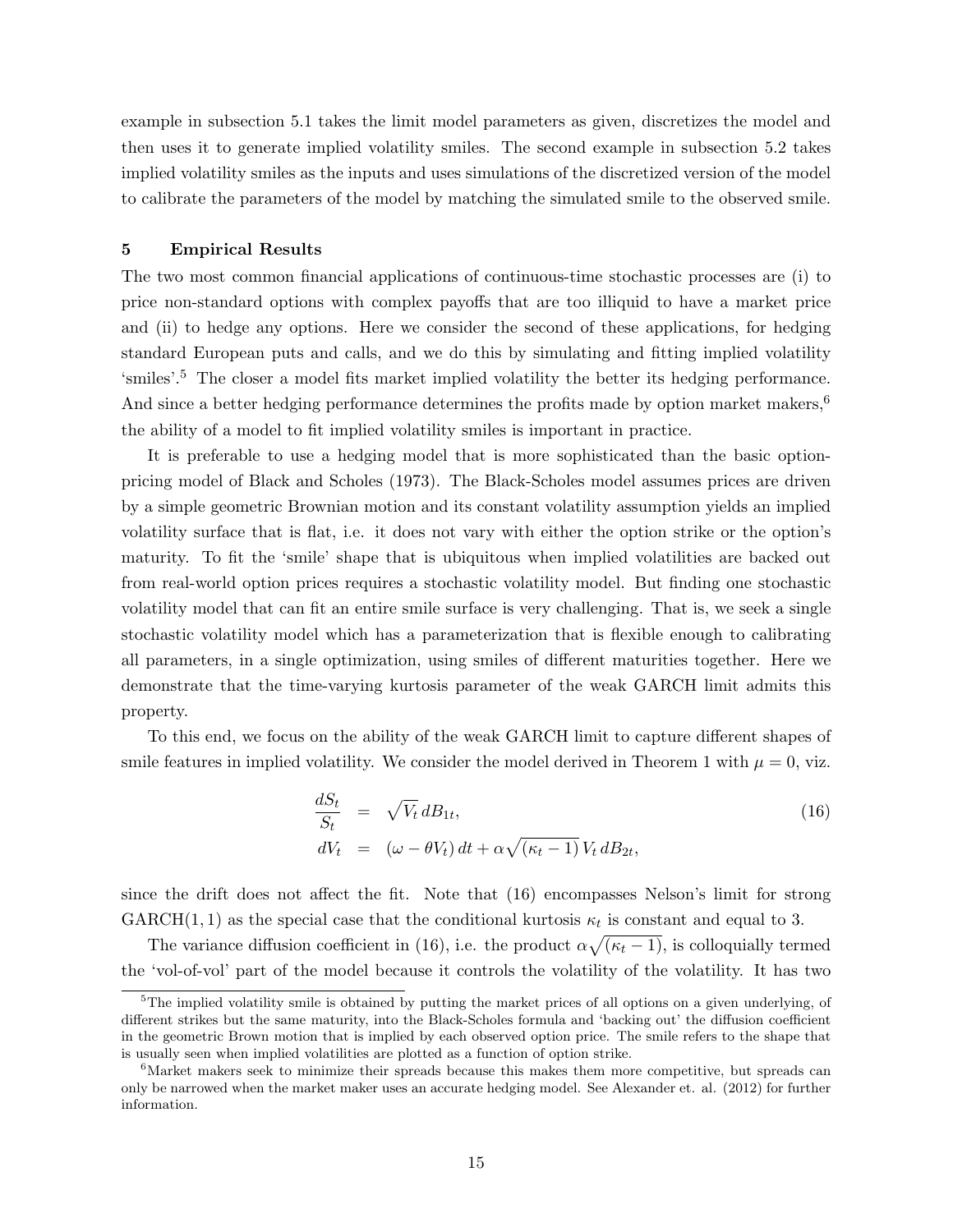parameters,  $\alpha$  and  $\kappa_t$  that do not explicitly appear elsewhere in (16). However, the choice of  $\alpha$ affects the discretization scheme derived in Section 4.3 and  $\Delta\beta$  will depend on the  $\alpha$  parameter. Also, the unconditional kurtosis in the limit model is  $3/(1-\alpha^2\theta^{-1})$ , as in Proposition 1, and so we must have  $\alpha^2 < \theta$  in order that this is positive. The parameters  $\omega$  and  $\theta$  control the long-term volatility and the speed of mean reversion to it. Specifically the long-term variance is  $\omega/\theta$  and the mean-reversion speed increases with  $\theta$ .

In subsection 5.1 we explore the effect that different parameters in our limit model (16) have on the shape of the smile, as well as the effect of using different discretization schemes. In subsection 5.2 we demonstrate the gains that can result from using our weak GARCH limit rather than Nelson's strong GARCH limit, by calibrating (16) to implied volatilities backed out from real-world data on option prices.

#### 5.1 Simulations

Weak GARCH processes are a general model class, and since they make no distributional assumptions, the simulation of the discretized limit model is non-trivial because it is based on approximations made to the error term based on normally distributed returns (discretization of Brownian motions). These approximations affect the simulations and it should be noted that the simulated process is in the end an approximation of weak GARCH.

Table 1 defines 12 scenarios that explore the effect of changing the parameters of the model (16) and the expiry date of the options. For the first three sets of simulations we have a constant expiry date of 0.1 years. In the fourth set we explore the term structure effects of weak GARCH implied volatilities and we set the conditional kurtosis  $\kappa_t = t^{-1}$ , so that  $\kappa = 20, 10, 4$  at expiry times  $0.05, 0.1$  and  $0.25$  years.<sup>7</sup>

Next, with each of these 12 different sets of parameters, we employ the discretization scheme of Section 4.3 to simulate prices using the weak GARCH limit. For each parameter set we simulate the process with 100 steps, 50,000 times and thereby simulate a distribution of possible values of the underlying of the options, at the expiry time shown in the table, each time starting at  $S_0 = 100$ . From this distribution we apply the call option pay-off to simulate an option price for strikes between 65 and 125, at increments of 5 and then for each option price we use the Black-Scholes formula to back-out the implied volatility via a standard search algorithm. The results are displayed in Figures 1 and 2.

The top left graph in Figure 1 is based on scenario set 1 and it displays how the smile effect increases with kurtosis:, which is 3 in the blue smile, 10 in the red smile and 20 in the green smile. This effect is much more pronounced in scenario set 2, in which the value of  $\alpha$  changes from 1 to 2. This higher value for  $\alpha$  is associated with a greater vol-of-vol, especially when combined with high values of  $\kappa_t$ . In both graphs the blue line (i.e. scenarios 1a and 2a) correspond to Nelson's limit, because  $\kappa_t = 3$ . The green and the red lines depict the smiles from our weak

<sup>&</sup>lt;sup>7</sup> It is common to use the term 'instantaneous' in the literature on continuous-time stochastic processes, in place of the term 'conditional' typically used in discrete-time processes. However, we shall continue to use the term conditional kurtosis rather than instantaneous kurtosis in this Section, and for the rest of the paper.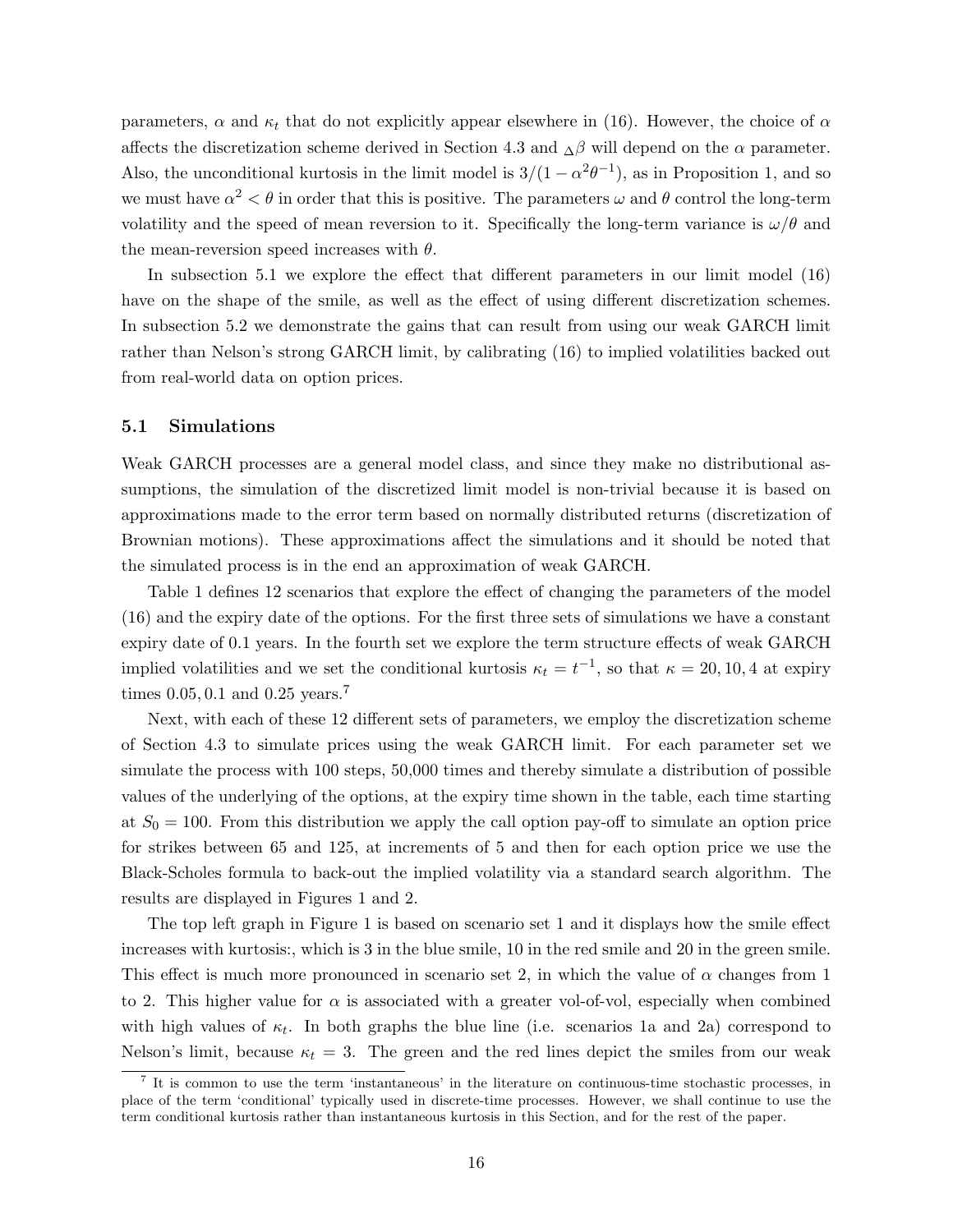Table 1: Scenarios for Parameters in Model (16)

Parameters above the line are set using scenarios for parameters below the line. The vol-of-vol is  $\alpha\sqrt{(\kappa_t-1)}$ , the unconditional kurtosis is  $3/(1-\alpha^2\theta^{-1})$ , the unconditional volatility is  $\sqrt{\omega/\theta}$ . The starting values for  $S_t$  and  $V_t$ are  $S_0 = 100$  and  $V_0 = 1.5 \omega/\theta$ . This way  $V_0$  is 50% greater than the long-term variance. Note that setting  $\kappa_t = 3$ as in scenarios 1a, 2a and 3a corresponds to Nelson's limit for strong GARCH.

|                        | $\alpha$ and $\theta$<br>$\kappa_t$ |                    |                |                |                |                |
|------------------------|-------------------------------------|--------------------|----------------|----------------|----------------|----------------|
| Scenario number        | 1a                                  | 1b                 | 1c             | 2a             | 2 <sub>b</sub> | 2c             |
| $V_0$                  | 0.375                               | 0.375              | 0.375          | 0.375          | 0.375          | 0.375          |
| Vol of vol             | 1.41                                | 3.00               | 4.36           | 2.83           | 6.00           | 8.72           |
| Unconditional kurtosis | 6                                   | 6                  | 6              | 5              | 5              | 5              |
| Unconditional vol      | $50\%$                              | $50\%$             | $50\%$         | 50\%           | 50\%           | 50\%           |
| Expiry                 | 0.1                                 | 0.1                | 0.1            | 0.1            | 0.1            | 0.1            |
| $\alpha$               | 1                                   | 1                  | 1              | $\overline{2}$ | $\overline{2}$ | $\overline{2}$ |
| $\theta$               | $\overline{2}$                      | $\overline{2}$     | $\overline{2}$ | 10             | 10             | 10             |
| $\omega$               | 0.5                                 | 0.5                | 0.5            | 2.5            | 2.5            | 2.5            |
| $\kappa_t$             | 3                                   | 10                 | 20             | 3              | 10             | 20             |
|                        |                                     |                    |                |                |                |                |
|                        |                                     | $V_0$ and $\omega$ |                |                | Expiry         |                |
| Scenario number        | 3a                                  | 3b                 | 3c             | 4a             | 4b             | 4c             |
| $V_0$                  | 0.75                                | 0.75               | 0.75           | 0.375          | 0.375          | 0.375          |
| Vol-of-vol             | 1.41                                | 3.00               | 4.36           | 4.36           | 3.00           | 1.73           |
| Unconditional kurtosis | 6                                   | 6                  | 6              | 6              | 6              | 6              |
| Unconditional vol      | 71%                                 | 71%                | 71%            | 50%            | 50%            | 50\%           |
| Expiry                 | 0.1                                 | 0.1                | 0.1            | 0.05           | 0.1            | 0.25           |
| $\alpha$               | 1                                   | 1                  | 1              | 1              | 1              | 1              |
| θ                      | $\overline{2}$                      | $\overline{2}$     | $\overline{2}$ | $\overline{2}$ | $\overline{2}$ | $\overline{2}$ |
| $\omega$               | 1                                   | 1                  | $\mathbf{1}$   | 0.5            | 0.5            | 0.5            |

GARCH limit, which are clearly much more flexible and we observe the smile effect increasing with kurtosis.

The top right graph in Figure 1 illustrates the effect of using a discretization different from the one derived in Section 4.3. The simulations are based on identical parameters to those used for the top left graph, i.e. scenario set 1 in Table 1, but this time we employ a standard discretization scheme for the Brownian motion in the variance process. The kurtosis has less effect on the implied volatility skew now, but we do not find this surprising because the discretized model is no longer a weak  $GARCH(1, 1)$  under standard discretization. Finally, the bottom right graph depicts the smiles obtained using scenario 3. Here we increase  $\omega$  which increases the volatility, hence all smiles shift upwards.

Figure 2 explores the volatility term-structure effects in the weak GARCH limit, using the scenario set 4 in Table 1 where the expiry date varies from 0.05 of a year (blue) to 0.1 of a year (red) to 0.25 of a year (green). The conditional kurtosis used in our discretization varies also,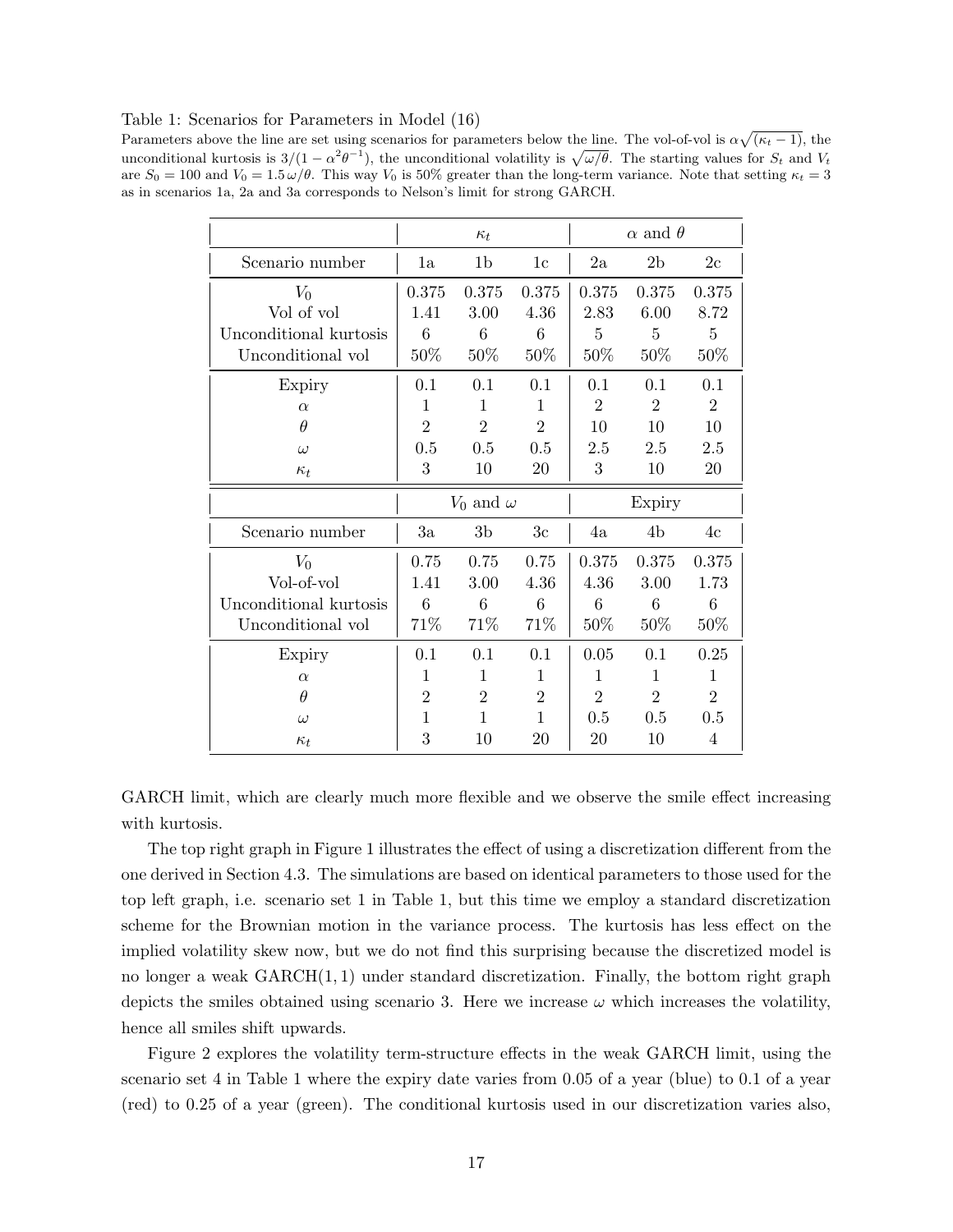

Figure 1: Implied Volatility Smiles Generated by Parameter Values in Table 1 Comparison of volatility smiles of the same maturities generated by the weak GARCH limit model with parameter values given by scenario sets 1, 2 and 3 in Table 1. Results from scenarios labelled a are shown in blue, the b scenarios are shown in red and those labelled c are shown in green. Non-starred curves are derived using simulations based on the discretization scheme in Section 4.3 where kurtosis is constant. The curves  $1a^*$ ,  $1b^*$  and  $1c^*$  (shown top right) are derived using the parameter values in scenario set 1, but here we employ the standard discretization for Brownian motions.

as shown in the table. These implied volatility smiles exhibit a 'skew' effect where low strike options have much higher implied volatilities than high-strike options, especially for near-term expiry dates. This is a common feature of equity index options in practice.

The middle graph in Figure 2 employs the standard discretization instead of the one derived in Section 4.3. However, the discretized version of (16) is not a weak GARCH model in this case and again there is a noticeable lessening of the skew effect. This shows that the wrong discretization can produce misleading results. The bottom graph in Figure 2 again depicts three different smiles from the weak GARCH limit, similar to scenarios 4 in Table 1. But this time  $\kappa_t = 3 + \eta t^{-1}$  with  $\eta = 0.75$ , i.e. we parametrize a fully time-varying conditional kurtosis in the discretization instead of assuming it is constant. This time-varying kurtosis allows the smiles to become more symmetric – a feature is often observed in practice, particularly in currency option markets.

#### 5.2 Calibrations

In this section we calibrate the parameters of the weak and strong GARCH limits to some real data on option prices of different strikes and expiry. We expect that the additional time-varying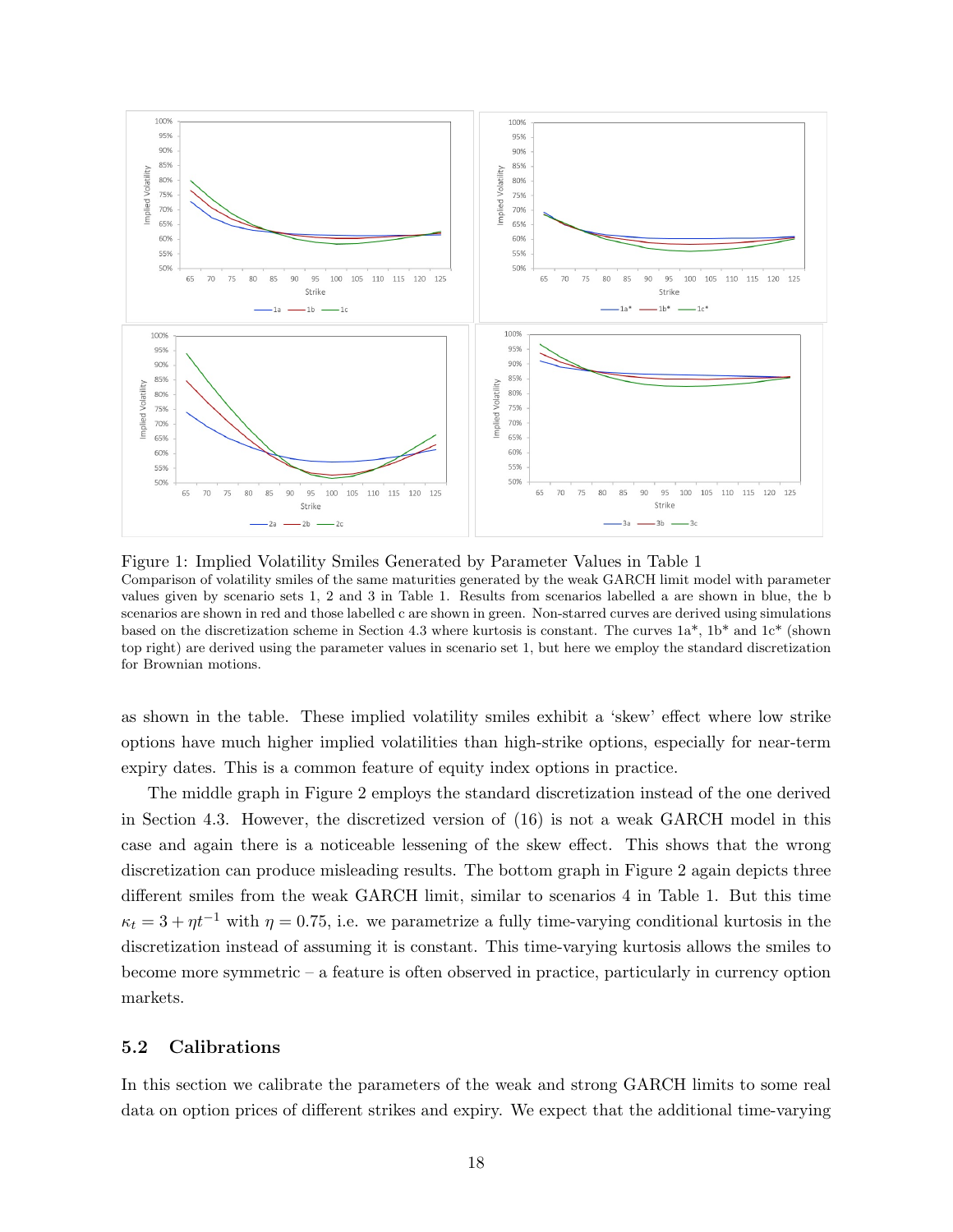

Figure 2: Effect of Discretization on Implied Volatility Smiles

Comparison of volatility smiles of different maturities generated by the weak GARCH limit model with parameter values given by scenario set 4 in Table 1. Results from scenarios labelled a are shown in blue, the b scenarios are shown in red and those labelled c are shown in green. Non-starred curves in the top graph are derived using simulations based on the discretization scheme in Section 4.3 where the conditional kurtosis is constant and  $\kappa$ takes the values shown in scenario 4 of Table 1. The curves  $4a^*$ ,  $4b^*$  and  $4c^*$  (middle graph) are based on the same parameters but are derived using the standard discretization for Brownian motions and the curves  $4a^{**}$ ,  $4b**$  and  $4c**$  (bottom graph) are based on the discretization scheme in Section 4.3 where kurtosis is time varying of the form  $\kappa_t = 3 + \eta t^{-1}$  with  $\eta = 0.75$  so that  $\kappa = 18, 10.5$  and 6 at expiries 0.5, 0.1 and 0.25 years respectively. All other parameters are as in scenario set 4 of Table 1.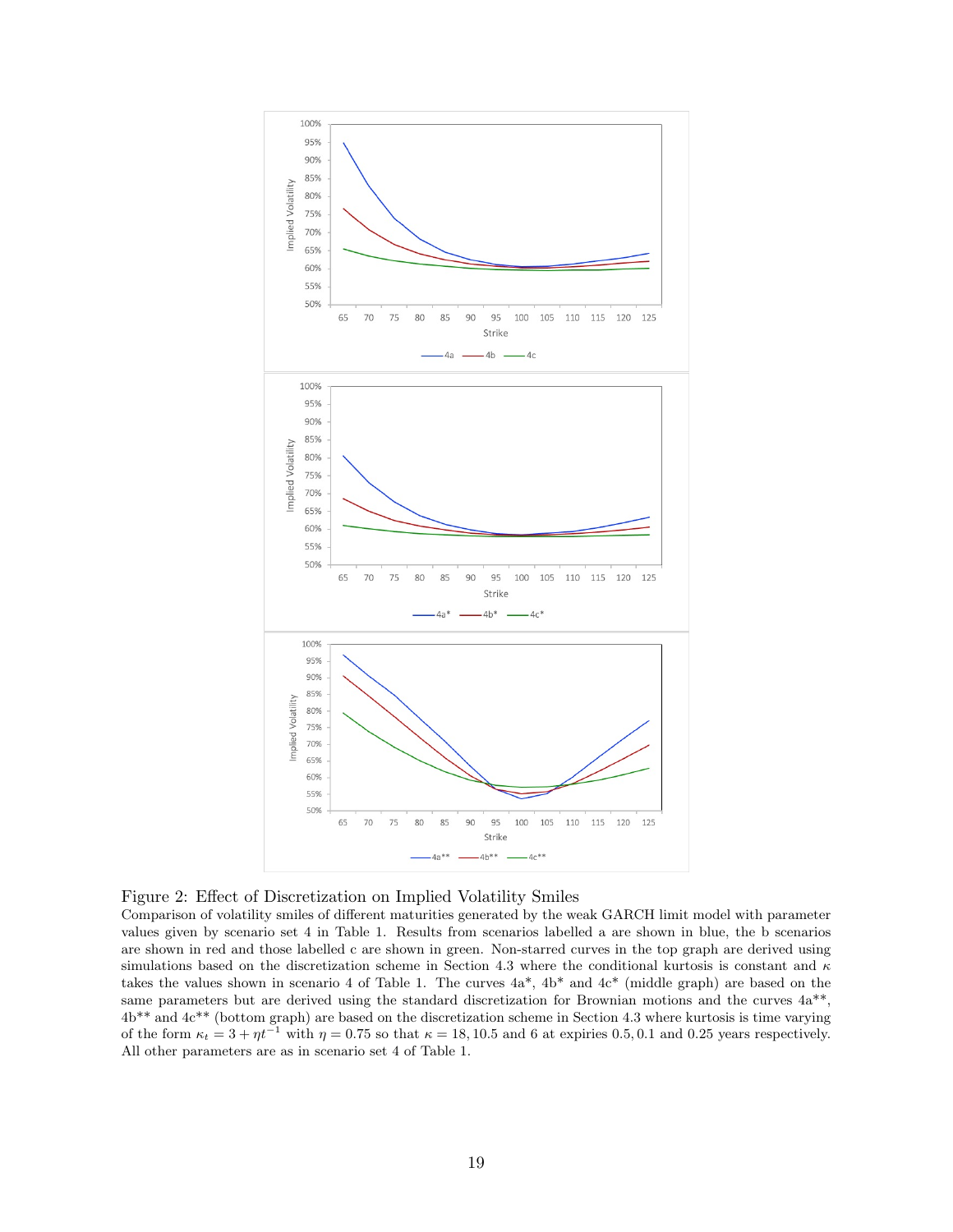conditional kurtosis in (16) offers an extra degree of flexibility to match implied volatility smiles more closely. Because currency options typically have deep, symmetric smile effects, and because the cryptocurrency bitcoin is one of the most volatile of all currencies, we have obtained data from the Deribit bitcoin options exchange on the implied volatilities of all bitcoin options that were actively traded on 17 April 2020, when the spot price of bitcoin was almost exactly \$7000. There were two actively traded maturities on that day, one expiring on 24 April 2020 (7 days) and the other expiring on 29 May 2020 (42 days).

The two bitcoin option smiles are depicted in the top left graph in Figure 3. The other graphs in Figure 3 repeat the market data on implied volatilities and compare these with the smiles fitted by calibrating parameters of (16). The calibration of model parameters is done my minimizing the root mean square error (RMSE) between the market and model smiles and the resulting fitted smiles are depicted using dashed lines of the same colour as the market smiles. Note that parameters are calibrated using both smiles simultaneously in the RMSE minimization.



Figure 3: Calibration of GARCH Limit Models to Bitcoin Implied Volatility Smiles

Market smiles are derived from bitcoin option prices on 17 April 2020 at maturities 7 days (blue) and 42 days (red). The top left shows the smiles implied by market prices and the top right depicts the fit obtained using the weak GARCH model (in dotted lines of the same colour as the maturity). The lower two graphs compare the smiles calibrated using strong GARCH when parameters are not constrained (bottom left) and when we constrain the model to have positive unconditional kurtosis (bottom right) . All models are calibrated to both smiles simultaneously.

The top right graph exhibits the fit obtained using the weak GARCH model with time-varying conditional kurtosis and the bottom two graphs depict the smiles obtained by calibrating Nelson's strong GARCH limit with conditional kurtosis fixed at 3. Note that the unconditional kurtosis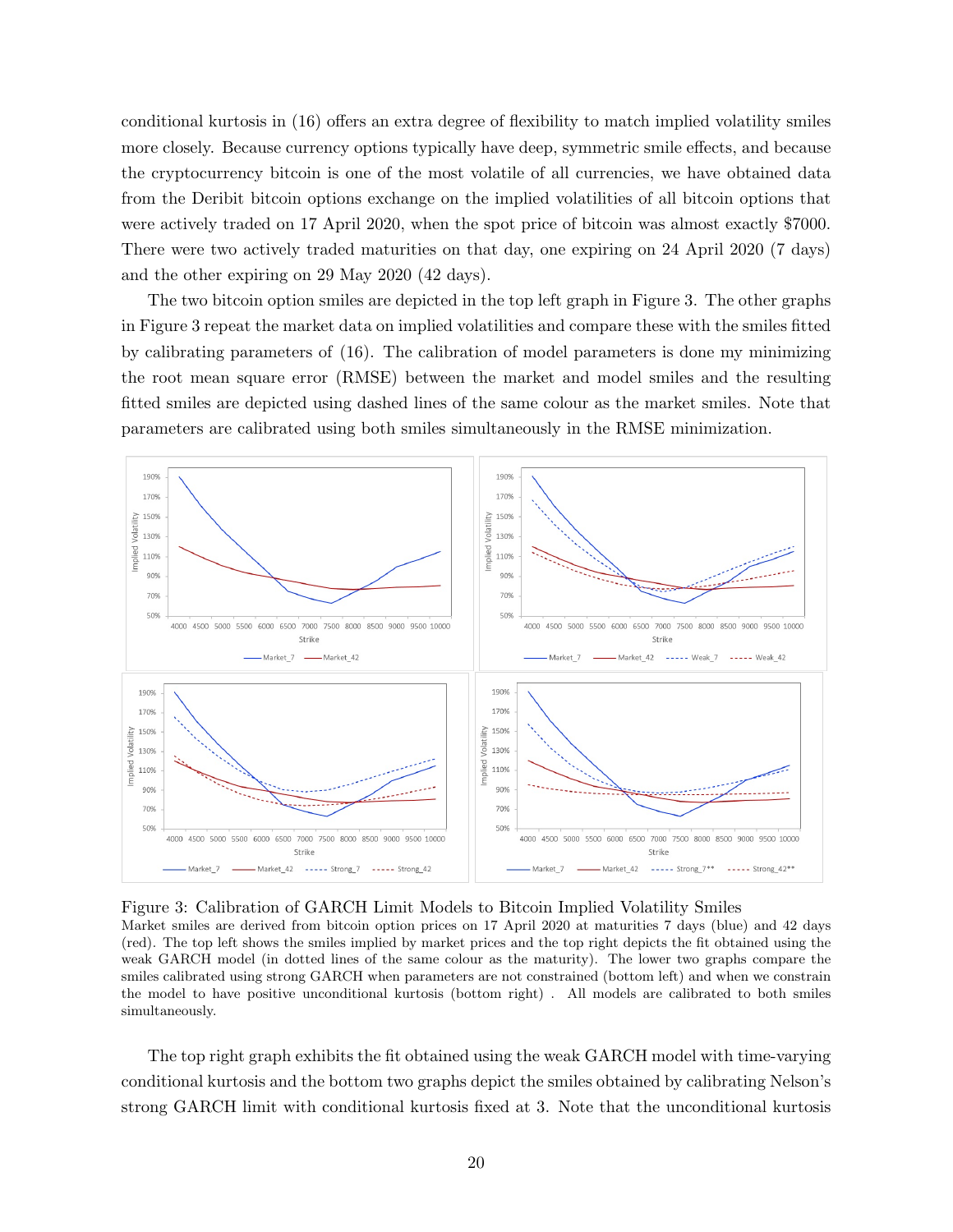is not equal to 3 in Nelson's limit because the volatility is time varying. Indeed, it is equal to  $3/(1-\alpha^2\theta^{-1})$  as proved in Proposition 1. Therefore we may need to restrict the values of  $\alpha$  and  $\theta$  so that the unconditional kurtosis is positive.

Table 2: Calibration Results from Different Models

The first column gives the model name, with \*\* indicating the positive unconditional kurtosis constraint imposed, the second to sixth columns report the fitted model parameters and the last column reports the root mean square error (RMSE) between the calibrated smiles and the fitted smiles. Both smiles were calibrated simultaneously. The parameter  $\eta$  is for the time-varying conditional kurtosis of the weak GARCH limit, where  $\kappa_t = 3 + \eta t^{-1}$ . The fitted unconditional kurtosis is calculated as  $\hat{\kappa} = 3/(1 - \hat{\alpha}^2 \hat{\theta}^{-1}).$ 

| Model         | $\hat{\omega}$ | $\theta$           | $\hat{\alpha}$ | $\ddot{\eta}$ | $\hat{\kappa}$               | RMSE                                   |
|---------------|----------------|--------------------|----------------|---------------|------------------------------|----------------------------------------|
| Weak          |                |                    |                |               |                              | $2.25$ 108.71 6.62 0.0248 5.024 0.1023 |
| Strong        |                | 7.46 12.89         | 8.46           |               | $0 \quad -0.659 \mid 0.1284$ |                                        |
| $Strong^{**}$ |                | 76.17 104.35 10.21 |                |               |                              | $0$ 55734 0.1477                       |

Table 2 reports the calibrated values of the parameters of the weak and strong GARCH models corresponding to the fitted smiles exhibited in Figure 3. We used the classic discretization for the strong GARCH limit and the discretization scheme of Section 4.3 for the weak GARCH limit. The parameter  $\eta$  is for the time-varying conditional kurtosis of the weak GARCH limit, where  $\kappa_t = 3 + \eta t^{-1}$ . The \*\* indicates the condition of positive unconditional kurtosis is imposed.

The results for the weak GARCH model are sensible. The calibrated unconditional kurtosis is  $\hat{\kappa} = 5.024$  and the time-varying kurtosis based on  $\hat{\eta} = 0.0248$  is  $3 + 0.0248 \left( \frac{365}{7} \right)$  $\left(\frac{65}{7}\right) = 4.29$  at 7 days and  $3+0.0248\left(\frac{365}{42}\right) = 3.22$  at 42 days. Also, this model gives the smallest RMSE of 0.1023, which is in line with the better fit observed for the weak GARCH model in Figure 3. The strong GARCH model, when calibration is unconstrained, returns a negative value for unconditional kurtosis, with  $\hat{\kappa} = -0.659$ . We therefore impose the restriction that  $\hat{\kappa} > 0$  in the last line of results in Table 2. However, even though the fitted smiles appear reasonable to the eye (see the bottom-right graph of Figure 3) the values of the calibrated parameters are not sensible. The strong GARCH model gives such a high value of  $\hat{\alpha}$  precisely because it is not flexible enough to fit the given volatility smiles. Also, the RMSE of 0.1477 is almost 50% larger than the RMSE for the weak GARCH calibration.

#### 6 Conclusions

We present four arguments which motivate the use of weak rather than strong  $GARCH(1, 1)$  for deriving a limit in distribution: (1) Strong GARCH is not time aggregating, so if we generate a  $GARCH(1, 1)$  variance process and then re-sample at another frequency the result is no longer a  $GARCH(1, 1)$  process; (2) The limit of strong  $GARCH$  may only be derived by making a specific assumption about the convergence of the parameters and different assumptions lead to different limits; (3) Any discretization of the strong GARCH diffusion is not a GARCH model; and (4) the variance of its variance is either zero or too small to fit the implied volatility skew.

By contrast, a weak GARCH process is time aggregating, it implies the convergence rates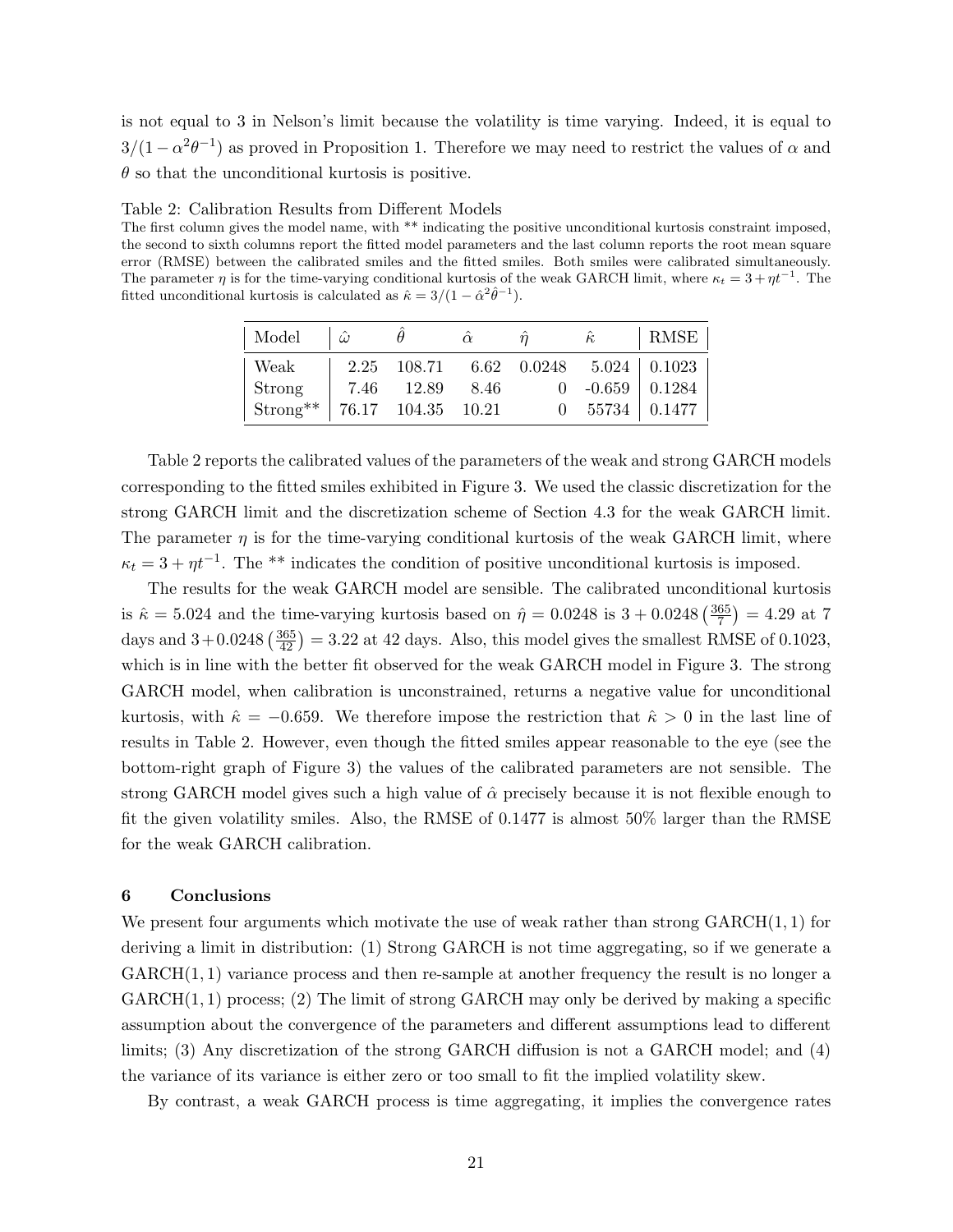for all parameters and our only assumption in deriving its limit is that the difference between the GARCH BLP process and the conditional variance converges to zero with the square root of the step-length. We prove that the weak GARCH diffusion is a stochastic variance process with independent Brownian motions in which the variance diffusion coefficient is related to the conditional kurtosis and the limit reduces to the GARCH diffusion derived by Nelson (1990) when the excess kurtosis is zero. Our limit is unique and we provide a discretization that returns the original weak GARCH model.

An analysis of simulated and real implied volatility skews from option prices demonstrates that the extra conditional kurtosis parameter that is present in the weak GARCH limit – but not in Nelson's strong GARCH limit – adds considerable flexibility for fitting implied volatility surfaces, even those with very steep skews such as those commonly observed in bitcoin options.

Acknowledgements: We are indebted to Shuyuan Qi of the University of Reading for performed the model calibrations in Section 5.2. Bitcoin option price data were kindly provided by CoinAPI.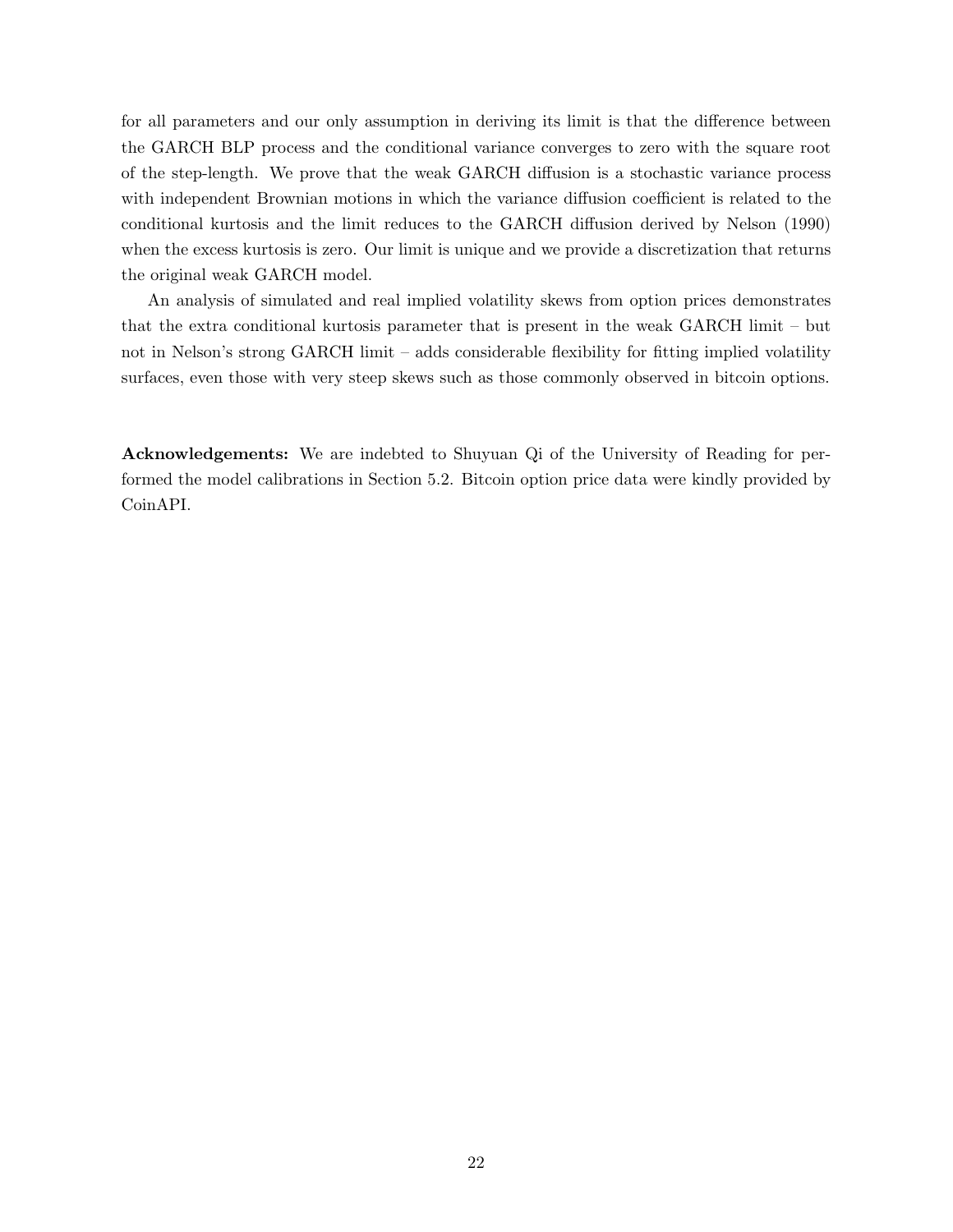## References

Alexander, C. and J. Rauch (2020) 'A General Property for Time Aggregation' European Journal of Operational Research. (available online: https://doi.org/10.1016/j.ejor.2019.12.045)

Alexander, C., Rubinov, A., Kalepky, M. and S. Leontsinis (2012) 'Regime-dependent smileadjusted delta hedging' Journal of Futures Markets 32(3), 202-229

Ardia, D., Bluteau, K. and M. Ruedea (2019) 'Regime Changes in Bitcoin GARCH Volatility Dynamics', Finance Research Letters Vol. 29, 266-271.

Badescu A., Elliott R.J., Ortega J-P (2014) 'Quadratic Hedging Schemes for Non-Gaussian GARCH Models', Journal of Economic Dynamics and Control Vol. 42, 13-32.

Badescu A., Elliott R.J., Ortega J-P (2015) 'Non-Gaussian GARCH Option Pricing Models and their Diffusion Limits', European Journal of Operational Research Vol. 247, 820-830.

Badescu A., Cui. Z., Ortega J-P (2017) 'Non-Gaussian GARCH Option Pricing Models, Variance-Dependent Kernels and Diffusion Limits', Journal of Financial Econometrics, Vol. 15, 602–648.

Bollerslev, T. (1986) 'Generalized Autoregressive Conditional Heteroskedasticity', Journal of Econometrics Vol. 31, 309-328.

Brown, L. D., Y. Wang and L.H. Zhao (2002) 'On the Statistical Equivalence at Suitable Frequencies of GARCH and Stochastic Volatility Models with Suitable Diffusion Models', University of Pennsylvania (working paper).

Buchmann, B. and Müller G. (2012) 'Limit Experiments of GARCH', Bernoulli Vol. 18, 64-99.

Corradi, V. (2000) 'Reconsidering the continuous-time limit of the GARCH(1, 1) Process', Journal of Econometrics Vol. 96, 145-153.

Drost, F.C. and Nijman, T.E. (1993) 'Temporal Aggregation of GARCH Processes', Econometrica Vol. 61 (4), 909-927.

Drost, F.C. and Werker, B.J.M. (1996) 'Closing the GARCH Gap Continuous Time GARCH Modelling', Journal of Econometrics Vol. 74, 31-57.

Engle, R.F. (1982) 'Autoregressive Conditional Heteroscedasticity with Estimates of the Variance of United Kingdom Inflation', Econometrica Vol. 50 (4), 987-1007.

Fornari, F. and A. Mele (2005) 'Approximating Volatility Diffusions with CEV-ARCH Models', Journal of Economic Dynamics and Control Vol. 30 (6), 931-966.

Hafner, C. M., Laurent, S. and F. Violante (2017). 'Weak Diffusion Limits of Dynamic Conditional Correlation Models.' Econometric Theory Vol. 33 (3), 691-716.